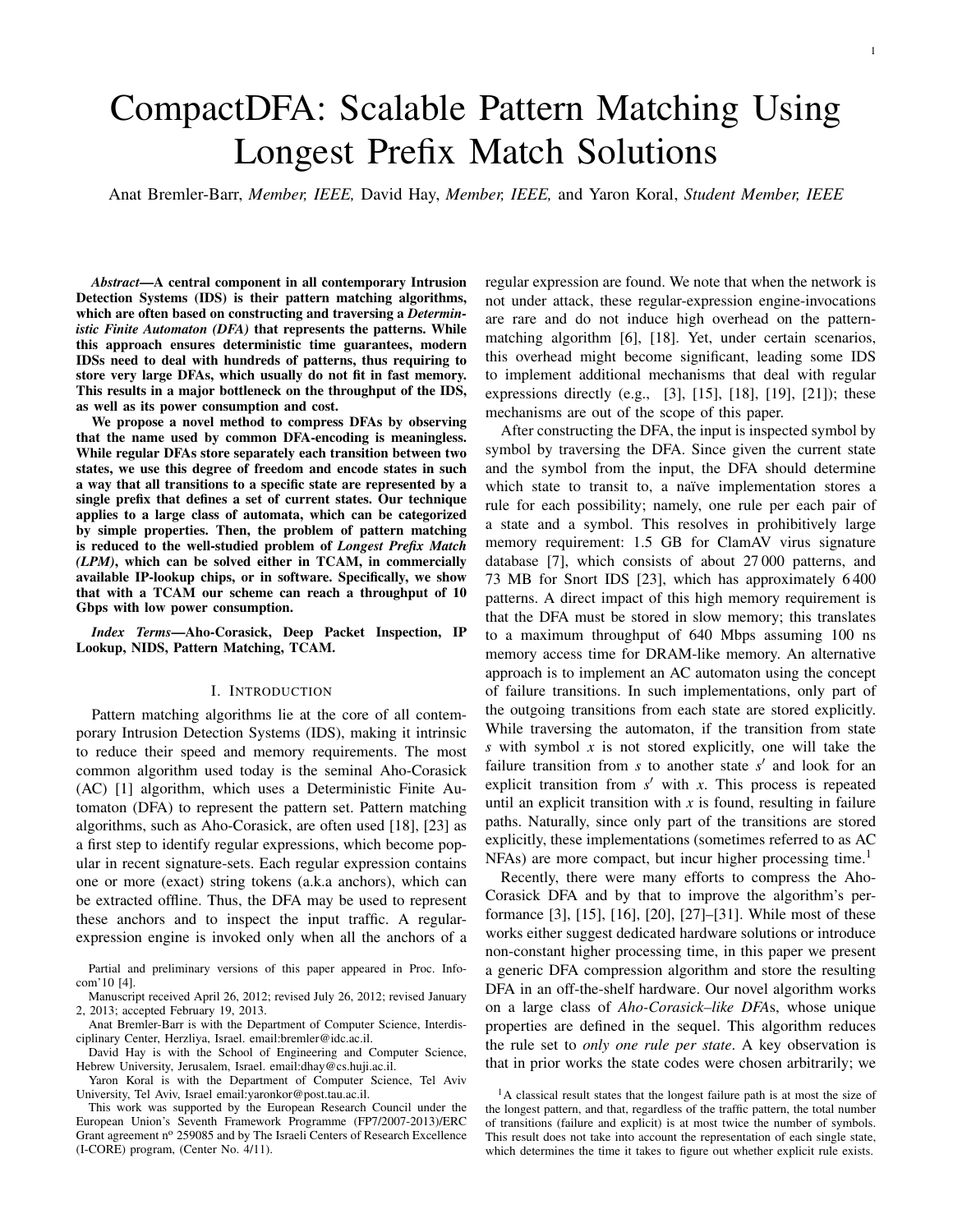take advantage of this degree of freedom and add information about the state properties in the state code. This allows us to encode all transitions *to* a specific state by a single *prefix* that captures a set of current states. Moreover, if a state matches more than one rule, the rule with the longest prefix is selected. Thus, our scheme reduces the problem of pattern matching to the well-studied problem of *Longest Prefix Match (LPM)*.

The reduction in the number of rules comes with a small overhead in the number of bits used to encode a state. For example, a DFA based on Snort requires 17 bits when each state is given an arbitrary code, while when using our scheme it requires 36; for ClamAV's DFA the code width increases from 22 bits to 59 bits.

In addition, we present two extensions to our basic scheme. Our first extension, called *CompactDFA for total memory minimization*, aims at minimizing the product of the number of rules and the code width, rather than only the number of rules. The second extension deals with *variable-stride DFAs*, which were created to speed up the inspection process by inspecting more than one symbol at a time.

One of the main advantages of CompactDFA is that it fits into commercially available IP-lookup solutions, implying they may be used also for performing fast pattern matching. We demonstrate the power of this reduction by implementing the Aho-Corasick algorithm on an IP-lookup chip (e.g., [24]) and on a TCAM.

Specifically, in TCAM, each rule is mapped to one entry. Since TCAMs are configured with entry width that is a multiple of 36 bits or 40 bits, minimizing the number of bits to encode a state is less important and the basic CompactDFA that minimizes the number of rules is more adequate.

We also deal with two obstacles in using TCAMs: the power consumption and the latency induced by the pipeline in the TCAM chip, which is especially significant since CompactDFA works in a closed-loop manner (that is, where the input for one lookup depends on the output of a previous lookup). To overcome the latency problem, we propose two kinds of interleaving executions (namely, inter-flow interleaving and intra-flow interleaving). We show that combining these executions provides low latency (in the order of few tens of microseconds) at high throughput. We reduce the power consumption of the TCAM by taking advantage of the fact that today's vendors partition the TCAM to blocks and give the ability to activate, in every lookup, only part of the blocks. We suggest to divide the rules to different blocks, where each block is associated with different subset of the symbols.

The small memory requirement of the compressed rules and the low power consumption enables the usage of multiple TCAMs simultaneously, where each performs pattern matching over different sessions or packets (namely, inter-flow interleaving). Furthermore, one can take advantage of the common multi-processors architecture of contemporary security-tools and design a high throughput solution, applicable to the common case of multi sessions/packets. Notice that while state-ofthe-art TCAM chips are of size 5 MB, high throughput may be achieved using multiple small TCAM chips. Specifically, for Snort pattern set, we achieve a throughput of 10 Gbps and latency of less than 60 microseconds by using 5 small TCAMs of 0.5 MB each, and as much as 40 Gbps (and the same latency) with 20 small TCAMs.

*Paper Organization:* The paper is organized as follows: Section II provides background information. An overview of the related work is in Section III. In Section IV, we describe our new CompactDFA scheme. Its implementation with IP-lookup techniques is discussed in Section VII, where Section VII-B deals specifically with TCAM implementation. In Section VIII we show experimental results using the two databases of Snort and ClamAV. Concluding remarks appear in Section IX.

## II. BACKGROUND

This paper focuses on the seminal algorithm of Aho-Corasick (AC) [1], which is the de-facto standard for pattern matching in *network intrusion detection systems* (NIDS). Basically, the AC algorithm constructs a *Deterministic Finite Automaton* (DFA) for detecting all occurrences of a given set of patterns by processing the input in a single pass. The input is inspected symbol by symbol (usually each symbol is a byte), such that each symbol-scan results in a state transition. Thus, the AC algorithm has deterministic performance, which does not depend on the specific input and therefore is not vulnerable to various attacks, making it very attractive to NIDS systems.

The construction of AC's DFA is done in two phases. First, the algorithm builds a *trie* of the pattern set: All the patterns are added from the root as chains, where each state corresponds to a single symbol. When patterns share a common prefix, they also share the corresponding set of states in the trie. In the second phase, additional edges are added to the trie. These edges deal with situations where the input does not follow the current chain in the trie (that is, the next symbol is not an edge of the trie) and therefore we need to transit to a different chain. In such a case, the edge leads to a state corresponding to a prefix of another pattern, which is equal to the longest suffix of the previously matched symbols.

Formally, a DFA is a 5-tuple structure  $\langle S, \Sigma, s_0, F, \delta \rangle$ , where *S* is the set of states,  $\Sigma$  is the alphabet,  $s_0 \in S$  is the initial state,  $F \subseteq S$  is the set of accepting states (each accepting state indicates that patterns were found in the input), and  $\delta$ :  $S \times \Sigma \mapsto$ *S* is the transition function. It is sometimes useful to look at the DFA as a directed graph whose vertex set is *S* and there is an edge between  $s_1$  and  $s_2$  with label *x* if and only if  $\delta(s_1, x) = s_2$ . The input is inspected one symbol at a time: Given that the algorithm is in some state  $s \in S$  and the next symbol of the input is  $x \in \Sigma$ , the algorithm applies  $\delta(s, x)$  to get the next state  $s'$ . If  $s'$  is in  $F$  (that is, an accepting state) the algorithm indicates that a pattern was found. In any case, it then transits to the new state *s ′* .

We use the following simple definitions to capture the meaning of a state *s ∈ S*: The *depth* of a state *s*, denoted depth(*s*), is the length (in edges) of the shortest path between  $s_0$  and  $s$ . The *label* of a state *s*, denoted label(*s*), is the concatenation of the edge symbols of the shortest path between  $s_0$  to  $s$ . Further, for every  $i \leq$  depth $(s)$ , suffix $(s, i) \in \Sigma^*$  (respectively, prefix $(s, i) \in \Sigma^*$ ) is the suffix (prefix) of length *i* of label $(s)$ . The *code* of a state *s*, denoted  $code(s)$ , is the unique number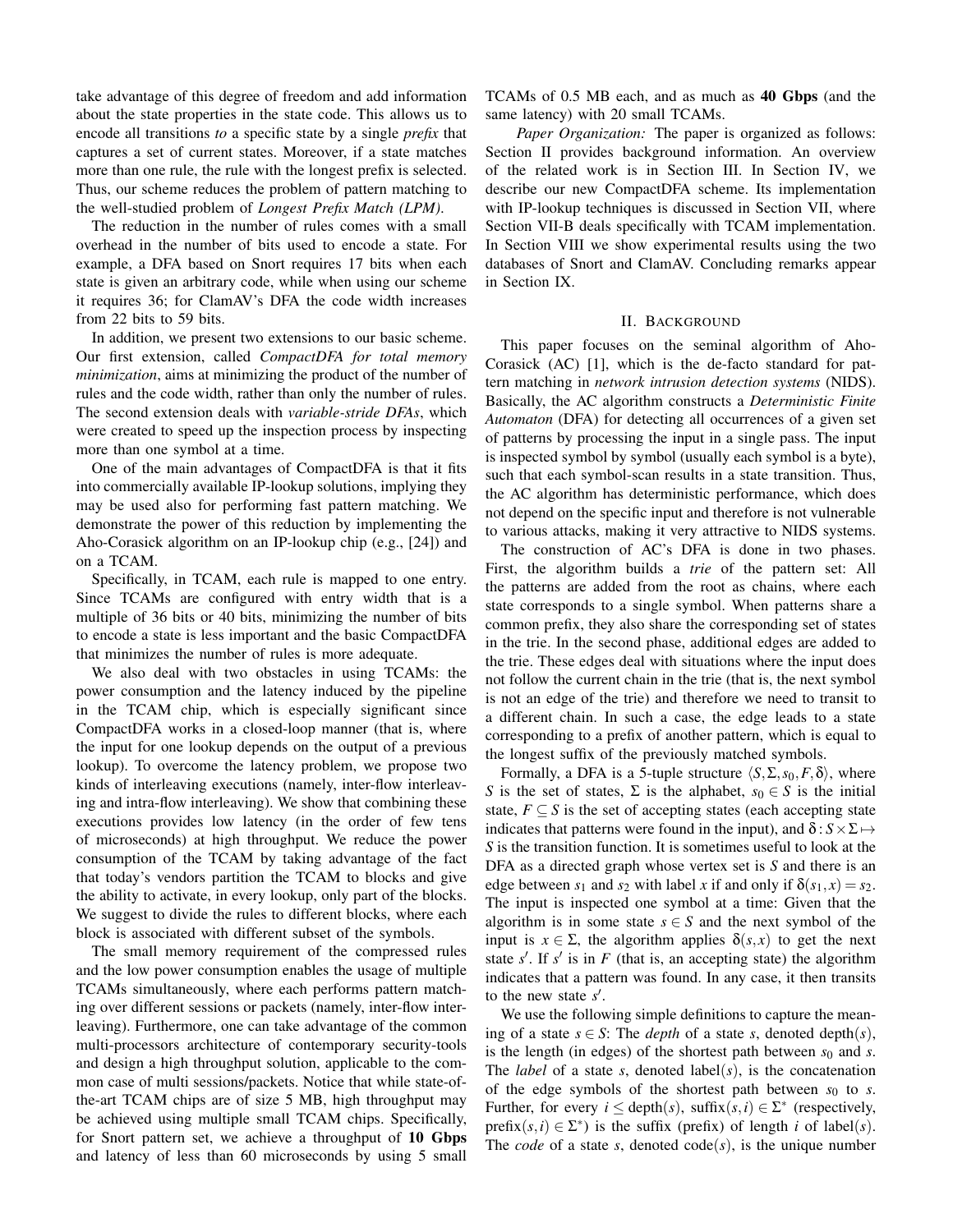that is associated with the state, i.e., the number that encodes the state. Traditionally, this number is chosen arbitrarily; in this paper we take advantage of this degree of freedom.

We use the following classification of DFA transitions (cf. [25]):

- Forward transitions are the edges of the trie; each forward transition links a state of some depth *d* to a state of depth  $d+1$ .
- *•* Cross transitions are all other transitions. Each cross transition links a state of depth *d* to a state of depth *d ′* where  $d' \leq d$ . Cross transitions to the initial state  $s_0$  are also called failure transitions, and cross transitions to states of depth 1 are also called restartable transitions.

The DFA is encoded and stored in memory that is accessed by the AC algorithm when inspecting the input. A straightforward encoding is to store the set of rules (one rule for each transition) with the following fields:

Current state field  $\parallel$  Symbol field  $\parallel$  Next state field

We denote each rule as a tuple  $\langle s_i, x, s_j \rangle$ . The rule  $\langle s_i, x, s_j \rangle$ is in the DFA rule set if and only if  $\delta(s_i, x) = s_j$ . A naïve approach stores the rules in a two dimensional matrix (see, e.g, Snort implementation [23]), where a row represents a current state and a column represents a possible symbol. Thus, upon inspecting a symbol of the input, the algorithm reads entry number  $(s_i, x)$  and obtains the next state  $s_j$ . Fig. 1(a) depicts the DFA for the pattern set: CF, BCD, BBA, BA, EBBC, and EBC. The resulting automaton has 14 states (corresponding to the nodes of the graph). For readability, only the forward and cross transitions to depth 2 and above are shown, while all failure transitions (e.g.,  $\langle s_1, D, s_0 \rangle$ ) and restartable transitions (e.g.,  $\langle s_1, C, s_{12} \rangle$ ) are omitted; thus, Fig. 1(a) presents only 24 out of 14*·*256 = 3 584 transitions (these transitions correspond to the edges of the graph).

Note that this naïve encoding requires a matrix of  $|\Sigma| \cdot |S|$ entries, one entry per DFA edge. In the typical case, when the input is inspected one byte at a time, the number of edges, and thus the number of entries is 256*·|S|*. For example, Snort patterns required 73.5 MB for 6 423 patterns that translate into 75 256 states (see Section VIII). Reducing the space requirement of the DFA has a direct impact on the algorithm performance, since smaller DFAs can fit into faster memory, and thus require significantly less time to access.

Our compression algorithm succeeds to compress the number of rules to a minimum of one rule per state. In the toy example presented in Fig. 1(a) our algorithm requires 14 rules (see Fig. 1(c)).

# III. RELATED WORK

There has been an intensive effort for implementing compact AC-like DFA that can fit into faster memory.

Van-Lunteren [29] proposed a novel architecture that supports prioritized tables. His results are equal to CompactDFA with suffix tree that is limited to depth 2, thus having 25 (66) times more rules than the CompactDFA solution for Snort (ClamAV). CompactDFA in some sense is a generalization of [29] that eliminates all cross transitions. Song et al. [25] proposed an *n*-step cache architecture to eliminate a part of the DFA's cross-transitions. This solution still has 4 (9) times more rules for Snort (ClamAV) than in CompactDFA. In addition, this solution, as other hardware solutions [20], [27], uses dedicated hardware and thus is not flexible.

As far as we know, this paper is the first to suggest a method of reducing the number of transitions in DFA to the minimum possible one, the number of DFA states. CompactDFA does not depend on any specific hardware architecture or any statistic property of data (as opposed to the work [28]).

Next, we compare our implementation of CompactDFA in TCAM hardware to previous works that use TCAM. The papers [31] and [26], [30] encode segments of the patterns in the TCAM and do not encode the DFA rules. However both solutions require significantly larger TCAM (especially [30]) and more SRAM memory (order of magnitude more; see Section VIII for more details). The work of [2] encodes the DFA rules in TCAM as CompactDFA does. CompactDFA and [2] share the same basic observation, that we can eliminate cross transitions by using information from the next state label. However, [2] does not use the bits of the state to encode the information, on the contrary they just append to each state code the last *m* bytes of its corresponding label to eliminate cross transitions to depth *m*. Thus, for depth 4, ClamAV [2] requires 62 bits while CompactDFA needs only 36 bits, and hence the solution is not scalable.

A recent work presented a method for state encoding in TCAM-based implementation of AC NFA rather than AC DFA [32]. While such a method, which was concurrently developed with ours, shares some of the insights of our work (e.g., it also eliminates all failure transitions), it is limited to the TCAM implementations where CompactDFA may be used with any known IP-lookup solution.

Following our work, several methods that perform regular expression matching using TCAM [19], [21] were suggested. These methods rely on the same high-level principle of our work, exploiting the degree of freedom in the way states are encoded. Since these methods deal with regular expression rather than exact string matching, they do not use AC-DFA, but other automata that are geared to handle regular expressions. Specifically,  $[19]$  uses D<sup>2</sup>FA, while  $[21]$  uses both a DFA and a knowledge derived from a corresponding NFA; both methods then construct a tree (or a forest) structure, which is encoded similarly to CompactDFA. Finally, unlike our work, the methods in [19], [21], [32] do not deal with pipelined TCAM implementations (which are common in contemporary TCAM chips) and therefore suffer from significant performance degradation if such TCAMs are used.

Two additional methods of using TCAMs to handle regular expression matching were presented in [18], [33], showing orthogonal improvements to utilizing TCAMs. Specifically, [18] is based on implementing a fast and cheap pre-filter, so that only portion of the traffic should be fully-inspected; [33], on the other hand, suggests a technique that parallelizes the process of using TCAM by smartly dividing the pattern rule set and the flows to different TCAM blocks. Naturally, these two approaches can be easily combined with ours.

Finally, we note that [19] introduces the *table consolida-*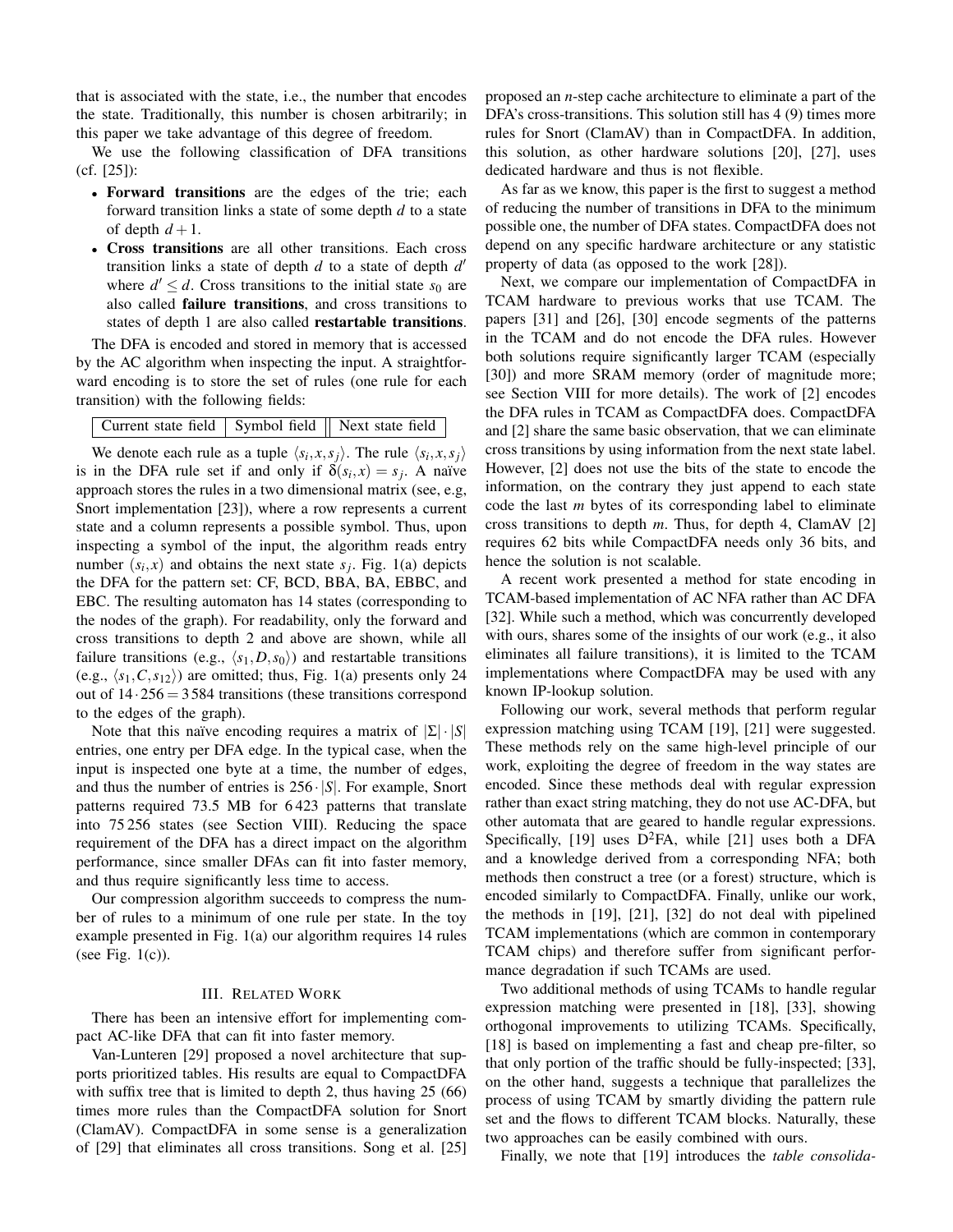

Fig. 1. A toy example. (a) AC-DFA for the patterns *{*EBC,EBBC,BA,BBA,BCD,CF*}*. Failure and restartable transitions are omitted for clarity. (b) The Common Suffix Tree; (c) The Rules of the compressed DFA.

*tion* technique, which combines entries even if they lead to different states. This technique trades TCAM memory with a cheaper SRAM memory that stores the different states of each combined entry. Table consolidation, which requires solving complicated optimization problems, can be applied also to our results to further reduce the TCAM space.

# IV. THE COMPACTDFA SCHEME

In this section we explain our *CompactDFA Scheme*. We begin by explaining the scheme output, namely a compact encoding of the DFA and continue by describing the algorithm and the intuition behind it.

## *A. CompactDFA Output*

The output of the CompactDFA scheme is a set of compressed rules, such that there is only one rule per state. This is achieved by cleverly choosing the code of the states. Unlike traditional AC-like algorithms, in our compact DFA each rule has the following structure:

| Set of current states   Symbol Field    Next state code |  |  |
|---------------------------------------------------------|--|--|
|---------------------------------------------------------|--|--|

The set of current states of each rule is written in a prefix style, i.e., the rule captures all states whose code matches a specific prefix. Specifically, for each state  $s$ , let  $N(s)$  be the incoming neighborhood of *s*, namely all states that has an edge to *s*. For every state  $s \in S$ , we have one rule where the current state is the common prefix of the code of the states in  $N(s)$ and the next state is *s*. Note that the symbol that transfers each state in  $N(s)$  to a state *s* is common for all the states in  $N(s)$  due to AC-like algorithm properties (see Property 2 in Section IV-C).

Fig. 1(c) shows the rules produces by CompactDFA on the DFA of Fig.  $1(a)$ . For example, Rule 5 in Fig.  $1(c)$ , which is  $\langle 010^{**}, D, 11010(s_{11}) \rangle$ , is the compressed rule for next state  $s_{11}$  and it replaces three original rules: *⟨*01000(*s*3)*,D,*11010(*s*11)*⟩*, *⟨*01001(*s*5)*,D,*11010(*s*11)*⟩*, and  $\langle 01010(s_{10}), D, 11010(s_{11}) \rangle$ .

In the compressed set of rules, a code of a state may match multiple rules. Very similar to forwarding table in IP networks, the rule with the *Longest Prefix Match (LPM)* determines the action. In our example, this is demonstrated by looking at Rules 6 and 10 in Fig. 1(c). Suppose that the current state is *s*8, whose code is 00010, and the symbol is *A*. Then, Rule 10 is matched since  $00^{***}$  is a prefix of the current state. In addition, Rule 6, with current state  $000**$ , is also matched. According to the longest prefix match rule, Rule 6 determines the next state.

## *B. CompactDFA Algorithm*

This section describes the encoding algorithm of CompactDFA and gives the intuition behind each of its three stages: State Grouping (Algorithm 1, Section IV-D), Common Suffix Tree Construction (Algorithm 2, Section IV-E), and State and Rule Encoding (Algorithm 3, Section IV-F).

The first stage of our algorithm is based on the following insight: Suppose that each state *s* is encoded with its label; our goal is to encode with a single rule the incoming neighborhood  $N(s)$ , which should appear in the first field of the rule corresponding to next state *s*. Note that the labels of all states in *N*(*s*) share a common suffix, which is the label of *s* without its last symbol. Thus, by assigning  $code(N(s))$  to be label(*s*) without its last symbol, padded with "don't care" symbols in its beginning, and applying a *longest suffix match* rule, one captures correctly the transitions of the DFA.

For example, consider Fig. 1(a). The code of state  $s<sub>7</sub>$  is BA.  $N(s_7) = \{s_6, s_2\}$ , label $(s_6) = B$  and label $(s_2) = EB$ ; their common suffix is B, and indeed the code of  $N(s_7)$  is "\*\*\* B". On the other hand,  $code(N(s_9)) = code(\lbrace s_4, s_8 \rbrace) = "**BB"$ ; thus, if the current state is *s*4, whose label is EBB, and the symbol is A, the next state is  $s<sub>9</sub>$  whose corresponding rule has longer suffix than the rule corresponding to *s*7.

As demonstrated above, the longest suffix match rule should be applied to resolve conflicts when more than one rule is matched. Intuitively, this encoding is correct since all incoming edges to a state *s* (alternatively, all edges from  $N(s)$ ) share the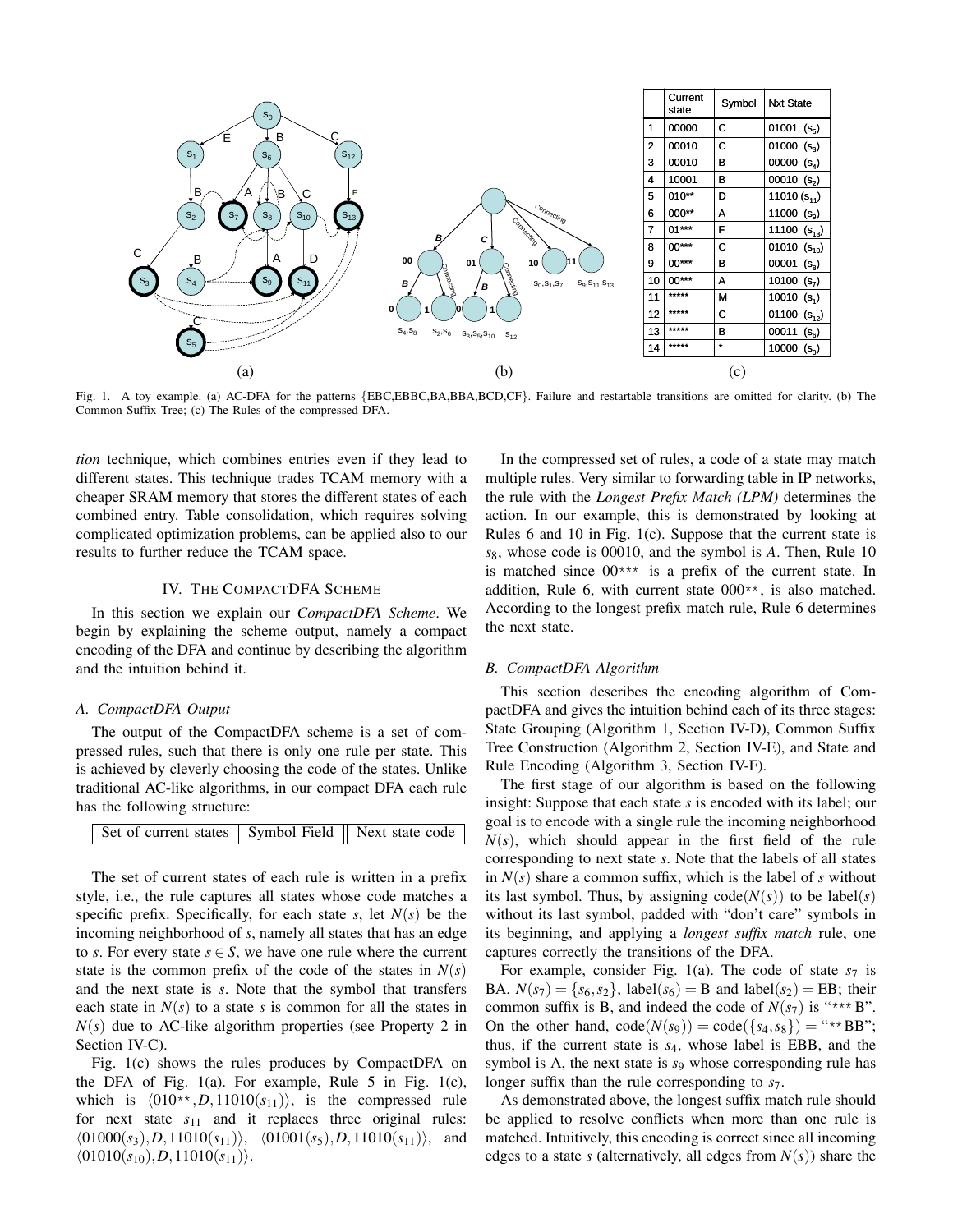same suffix, which is  $code(N(s))$ . Moreover, a cross transition edge from a state *s* with symbol *x* always ends up at a state *s ′* whose label is the longest suffix (among all state labels) of the concatenation of label( $s'$ ) with  $x$ .

However, this code is, first and foremost, extremely wasteful (and thus unpractical), requiring a 32 bit code for the automaton of Fig. 1(a) (namely, to encode 4 byte labels) and hundreds of bits for Snort's DFA. In addition, it uses a longest suffix match rule, while current off-the-shelf IP lookup chips employ longest prefix match. Thus, in the second stage, we transform our code to fit longest *prefix* match; this transformation is done with a dedicated data structure, the Common Suffix Tree. Finally, the third stage translates the wasteful code to a compact code, with a significantly smaller number of bits.

In the rest of this section, we first discuss the necessary properties of the AC-like DFA and then describe the three stages of the algorithm.

# *C. The Aho-Corasick Algorithm-like Properties*

Our proposed CompactDFA algorithm works for AC-like DFAs. In this section we give a short description of the four DFA properties that are necessary for CompactDFA's correctness.

Property 1:

Given a set of patterns and an input string, the DFA accepts the input string if one of the patterns exists in the input. The AC-like algorithm is also required to *trace back* which pattern (or patterns) is matched by the input.

Property 2:

All the incoming transitions to a specific state are labeled with the same symbol. Notice that this property is crucial to our CompactDFA algorithm.

Property 3:

There are no redundant states at the DFA. This implies that every state has a path of forward transitions to an accepting state.

Property 4:

Any specific input leads to exactly one specific state; this is a by-product of the determinism of the automaton.

Note that Property 1 and 3 imply the following two simple lemmas, which we later use to prove that our scheme is correct:

Lemma 1 *For any state s of depth d, the last d symbols on any path from*  $s_0$  *to s are equal to the last d symbols in label(s).* 

**Lemma 2** *Cross-transitions from a state*  $s \in S$  *with symbol*  $x \in \Sigma$  *are always to the state*  $s_1$  *whose label label*( $s_1$ ) *is the longest possible suffix of label*(*s*)*x.*

# *D. Stage I: State Grouping*

To group states, we calculate two parameters for each state: its *common suffix* (*CS*) and its *longest common suffix* (*LCS*). We describe here the motivation behind these parameters,

using our wasteful code that encodes each state with its label<sup>2</sup>. Notice that with this code it is easy to identify all the states that go to a specific state *s*, since they must share a common suffix, which equals label *s* without its last symbol (by Lemma 1). We define this suffix as the parameter  $CS(s)$ , which is calculated for Algorithm 1, Lines 1-7. Note that if a state has only one incoming transition, it should not be compressed and therefore its CS value is set to *⊥*.

In the toy example of Fig. 1(a):  $CS(s_{13}) = C$ , which is the common suffix of  $s_3$ ,  $s_5$ ,  $s_{10}$  and  $s_{12}$ . CS( $S_{11}$ ) = BC, which is the common suffix of  $s_3$ ,  $s_5$  and  $s_{10}$ . On the other hand,  $CS(s<sub>5</sub>) = \perp$  since *s*<sub>5</sub> has only one incoming transition.

Observe now that all the rules *to* a next state *s* can be encoded together since all current states have a common suffix  $CS(s)$  (Lemma 1) and all the incoming transitions are with the same symbol, denoted by *x* (Property 2). Thus, we can compress the rules to  $\langle \star \star \cdots \star \star \text{CS}(s), x, \text{label}(s) \rangle^3$  and use the label of the current state while looking for the right rule. The encoding is correct, that is, yielding to the same next state as in the original DFA if and only if when more than one rule is matched, the rule with the longest suffix (i.e. the longest CS) is chosen. This stems from the fact that in an AC-like algorithm the cross transitions are always to the longest prefix of the pattern that exists in the DFA (see Lemma 2).

Hence, encoding the state by its label has most of the desired properties, except that it works on suffixes rather than prefixes and uses too many bits. To shorten each state code, we calculate our second parameter LCS, which identifies the important suffix in the label state (see Algorithm 1, Lines 8- 11). LCS(*s*) stands for *longest common suffix* of state *s*, which is the longest  $CS(s')$  such that *s* has outgoing edges to  $s'$ ; calculating CS and LCS for all states can be easily done in linear time. The main idea is that the prefix bytes in a state label that are not part of its LCS do not affect which rule matches the state.

In the toy example of Fig. 1:  $LCS(s<sub>5</sub>) = BC$  since it has outgoing edges to  $s_{11}$  with  $CS(s_{11}) = BC$  and  $s_{13}$  with  $CS(s_{13}) = C.$ 

The following lemma captures the relation between the CS and LCS parameters (proof is in Appendix B).

# **Lemma 3** *For every state*  $s \in S$ *:*

(i)  $LCS(s)$  *is a suffix of label* $(s)$ *.* 

(ii) *For every state*  $s' \in S$  *for which there is a symbol*  $x \in \Sigma$ *such that*  $\delta(s, x) = s'$ ,  $CS(s')$  *is a suffix of LCS* $(s)$ *.* 

## *E. Stage II: Common Suffix Tree*

Next, we encode the rules with smaller number of bits and transform them from being defined on suffixes to being defined on prefixes. For this we first construct an auxiliary data structure, the *Common Suffix Tree*, whose nodes correspond to the different LCS values (the set *L*) and for every two such values  $\ell_1, \ell_2 \in L$ ,  $\ell_1$  is an ancestor of  $\ell_2$  if and only if  $\ell_1$  is

<sup>2</sup>By Property 4, this is a valid code since it assigns a unique value for each state.

<sup>&</sup>lt;sup>3</sup>The number of "\*" symbols is chosen arbitrarily for this toy demonstration.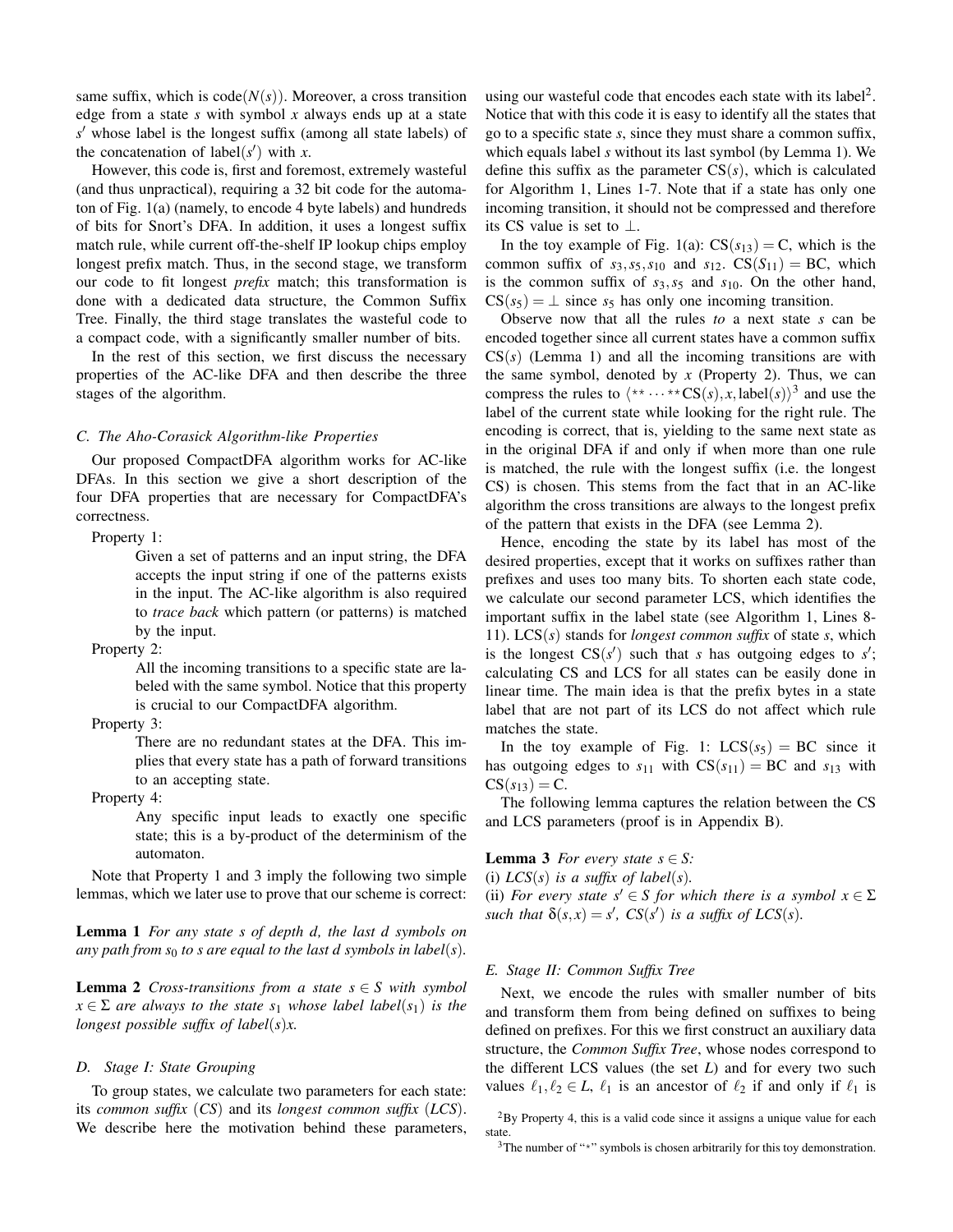Algorithm 1 State Grouping. Calculating the parameters CS and LCS for all states.

1: **for all** state  $s \in S$  **do** 2: if *s* has more than one incoming link then 3:  $CS(s) := label(s)$  without the link symbol 4: else 5:  $CS(s) := \perp$   $\triangleright \perp$  is the empty word 6: end if 7: end for 8: for all state  $s \in S$  do 9:  $O_s :=$  states within distance 1 of *s* on the DFA graph  $\triangleright$  *s* has an outgoing transition to each  $s' \in O_s$ 

10: LCS(*s*) := CS(*s'*) with maximal length among all  $s' \in O_s$  $11:$  end for

|  |  | Algorithm 2 Constructing the Common Suffix Tree |  |  |  |  |
|--|--|-------------------------------------------------|--|--|--|--|
|--|--|-------------------------------------------------|--|--|--|--|

1:  $L := \{LCS(s) | s \in S\}$   $\triangleright$  the set of all LCS values 2: build a Common Suffix Tree with vertex set *L* such that for every  $\ell_1, \ell_2 \in L$ ,  $\ell_1$  is an ancestor of  $\ell_2$  if and only if  $\ell_1$  is a suffix of  $\ell_2$ 3: **for all** suffix tree node  $\ell \in L$  **do** 4: if *ℓ* is not a leaf in the Common Suffix Tree then 5:  $n :=$  number of node  $\ell$ 's children  $\rhd n > 0$ 6: add *x connecting nodes* as a children to  $\ell$  such that  $n + x$ is a power of 2 and  $x \ge 1$ 7: end if 8: end for 9: for all state  $s \in S$  do 10: **if**  $LCS(s)$  is a leaf in the Common Suffix Tree then 11: link *s* as a child of  $LCS(s)$ 12: else 13: link *s* as a child of the connecting node of LCS(*s*) with the least number of children **▷ all children** of an LCS are balanced between its connecting nodes 14: end if

15: end for

a suffix of *ℓ*<sup>2</sup> (Algorithm 2, Lines 1-3). Note that it suffices to consider only LCS values since the set *L* contains all the possible CS values, as captured by the following lemma (proof in Appendix B).

Lemma 4 *For any*  $s' \in S$ ,  $CS(s') \in \{LCS(s)|s \in S\}$ .

For every *internal* node in the tree we add *connecting nodes*, such that the total number of its children is a power of two and there is at least one such connecting node (Algorithm 2, Lines 3-8 ). Next, we link the states of the DFA. A state is linked to the node that corresponds to its LCS: If the node is a leaf, we link the state directly to the node. Otherwise, we link the state to one of the connecting nodes, such that the number of states linked to sibling connecting nodes is balanced (Algorithm 2, Lines 9-15). The main purpose of these connecting nodes is to balance as much as possible the states so that the tree can be encoded with smaller number of bits.

The Common Suffix Tree of the toy example is shown in Fig. 1(b). Note that the common suffix LCS="BC" translates to "CB". Roughly, to map a suffix rule to a prefix rule, all labels are written in a reverse order. For clarity, we label each edge with a string representing the difference between the LCS of its two endpoints. Note that the Common Suffix Tree is in fact a trie if all edges are labeled with a single symbol. However, this does not hold in general.

#### Algorithm 3 State and Rule Encoding

|    | 1: for all edges $\langle \ell_1, \ell_2 \rangle$ of the Common Suffix Tree do    |
|----|-----------------------------------------------------------------------------------|
| 2: | length( $\langle \ell_1, \ell_2 \rangle$ ) := log[number of $\ell_1$ 's children] |

*◃* the number of bits required to enumerate over all outgoing edges of  $\ell_1$ 

4:  $w :=$  the length of the longest path in the tree

 $\triangleright$  *w* is the *code width*, the number of bits required to encode the tree

- 5: enumerate all edges of each node
- *◃* each edge get a code of width equals to its length 6: for all node *ℓ* of the Common Suffix Tree do
- 7: assign the code of *ℓ* as the concatenation of all edges' codes on the path between the *ℓ* and the root. Pad with 0 to fit width *w*. 8: end for
- 

 $9: S' := \{ s \in S \mid \text{CS}(s) = \bot \}$ 10: for all states  $s \in S \setminus (S' \cup \{s_0\})$  do

- 11: add the following rule to the rule set:
- 
- 12: current-state set is the code of node  $CS(s)$
- 13: symbol is the label on the incoming link of *s*
- 14: next state is the code of node *s*
- 15: end for
- 16: **for all** states  $s' \in S'$  **do**
- 17: **for all**  $s \in S, x \in \Sigma$  such that  $\delta(s, x) = s'$  do
- 18: add the following rule to the rule set:
- 19: current-state set is the code of node *s*
- 20: symbol is *x*
- 21: next state is the code of node *s ′*
- 22: end for
- 23: end for
- 24: **add** the following rule for  $s_0$ :<br>25: current-state set is w bits
- current-state set is  $w$  bits of  $*$
- 26: symbol is  $*$
- 27: next state is the code of node *so*

# *F. Stage III: State and Node Encoding*

In the third step we encode the Common Suffix Tree and then the states and rules.

We first find *w*, the *code width*, which is the number of bits required to encode the entire tree (Algorithm 3, Lines  $1-4$ )<sup>4</sup>. The edges are encoded by simply enumerating over all sibling edges (edges that originate from the same node); each edge is encoded with its binary ordinal number and a code width of  $\lceil \log n + 1 \rceil$  bits, where *n* is the number of sibling edges. Then, each node is encoded using the concatenation of the edge codes of the path between the root *s*<sup>0</sup> and the node. Let  $code(v)$  be the code given to node *v*. The CS of a state *s* is encoded by the code of the node that corresponds to  $CS(s)$ padded with \* symbols to reach a code width *w*. The states are encoded using their corresponding node in the Common Suffix Tree; in order to expand the code to *w* bits, "0" symbols are added to the code. Finally, we compress all the rules that share the same next state  $s \neq s_0$  in the following way: Let *x* be the symbol of all the incoming edges to *s* (Property 2). We encode the single rule  $\langle \text{code}(CS(s)), x, \text{code}(s) \rangle$ , if there are more than one such edges; otherwise, we encode the

<sup>3:</sup> end for

<sup>4</sup>This computation is done in a bottom-up approach and is best described in a recursive manner. For a given node *a* in the tree, assume  $a_0, \ldots, a_{n-1}$  are its direct children. Furthermore, assume that from previous computation steps it is known that the subtree whose root is  $a_i$  requires  $b_i$  bits. The encoding of the entire subtree of *a* will require  $b = b_{\text{max}} + \log_2(n)$  bits where  $b_{\text{max}}$  is the maximum over  $b_0, \ldots, b_{n-1}$  or 0 if no descendant nodes exist. We set *w* to be  $b_{\text{max}}$  of the root vertex.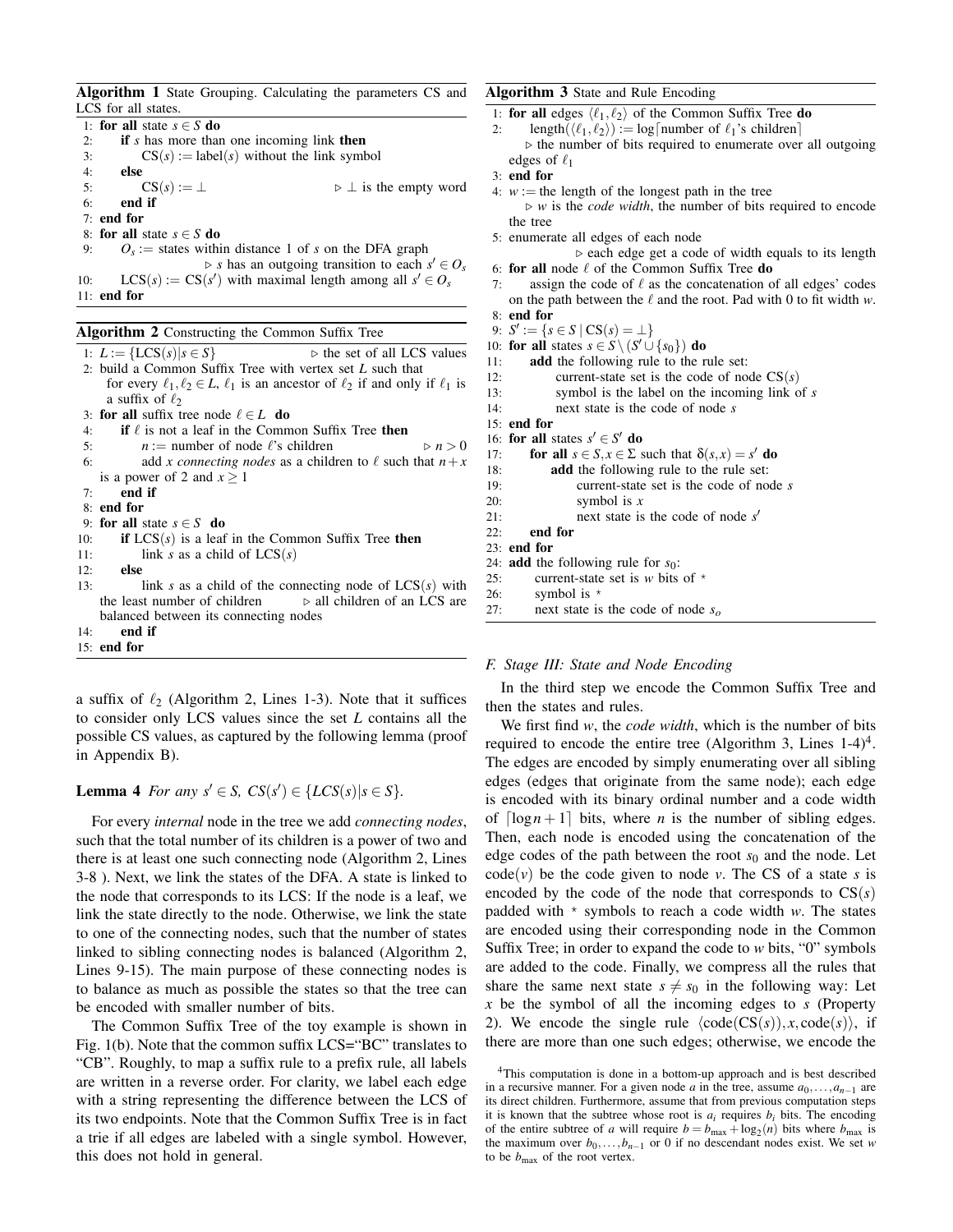rule  $\langle \text{code}(s'), x, \text{code}(s) \rangle$ , where *s'* is the origin of the single edge to *s*. A transition from current state *s ′* is determined by searching the rule set with  $code(s')$  and applying the longest prefix match rule. We also add explicitly the default rule for *s*<sup>0</sup> (Algorithm 3, Lines 19-22). Fig. 1(c) shows the compressed rules for the toy example.

Note that as a direct consequence of encoding and building the Common Suffix Tree we get that  $LCS(i)$  is a suffix of  $LCS(j)$  if and only if  $code(LCS(i))$  is a prefix of  $code(LCS(j))$ . Hence, the correctness of this encoding is straightforward from the correctness of our wasteful intermediate encoding (of Section IV-D). This is formally captured by the next theorem, whose proof appears in Appendix B.

**Theorem 5** *For every state*  $s \in S$  *and symbol*  $x \in \Sigma$  *such that*  $\delta(s, x) \neq s_0$ , the longest prefix match *rule of code*(*s*) *and x is either*  $\langle code(s), x, code(s_1) \rangle$  *or*  $\langle code(CS(s_1)), x, code(s_1) \rangle$ *, where*  $s_1 = \delta(s, x)$ *. If*  $\delta(s, x) = s_0$ *, then the only rule matched is the default rule*  $\langle *...*,*,s_0 \rangle$ *.* 

## V. COMPACTDFA FOR TOTAL MEMORY MINIMIZATIONS

Minimizing the number of rules increases the number of bits used to encode a state. For some applications, however, we desire to minimize the *total memory requirement*, namely, the product of the number of rules and the total number of bits required to encode a rule. Hence, we prefer using less bits per state code, even at the cost of slightly increasing the number of rules.

One way to reduce memory requirements is to encode by one rule only the rules whose next state is of depth at most *D*, where *D* is a parameter of the algorithm. As shown by the experiments in Section VIII, most of the rules are due to transitions to a state with small depth, implying that compressing them might be enough. In addition, even though only a small fraction of the rules corresponds to states with large depth, they might increase the code width significantly due to the structure of the Common Suffix Tree. The optimal *D* for total memory requirement minimization can be found simply by checking linearly possible *D* values and choosing the optimal one.

Our algorithm for a given depth *D*—which we call the *Truncated CompactDFA*—is a simple variation on the original CompactDFA and is done by truncating the Common Suffix Tree at depth *D*. Nodes that appear in the original Common Suffix Tree in depth more than *D* are connected to their ancestor at depth *D* if and only if they are state nodes. All other nodes are omitted (we count the depth in nodes; specifically, for *D*=0 we get an empty structure). Notice that the *Truncated CompactDFA* works on the Common Suffix Tree and not on the DFA. However, it is easy to verify that for every state *s*, its depth in the DFA is at least the depth of the corresponding node in the Common Suffix Tree; thus, if the DFA depth of *s* is smaller than *D* then all rules with "next state" *s* are compressed.

The same encoding algorithm is used as in the original CompactDFA, handling just CS values that appear in the (truncated) Common Suffix Tree (and all states of the DFA).

## Algorithm 4 Truncated Rule Encoding

1: **for all** leaf vertexes  $v$  of the Common Suffix Tree **do** 2: **if**  $v$ 's depth  $> D$  **then**  $\triangleright v$  corresponds

2: if *v*'s depth  $> D$  then  $\rhd \nu$  corresponds to a state

3: attach *v* to its ancestor of depth *D* in the tree

- 4: end if
- 5: end for
- 6: truncate the Common Suffix Tree at depth *D*
- 7: execute lines 1*−*9 of Algorithm 3
- 8:  $S' := S' \cup \{ s \in S \mid \text{CS}(s) \text{ does not appear in the tree} \}$
- 9: execute lines 10*−*27 of Algorithm 3

Algorithm 5 State Grouping. Calculating the family of sets *H* for a stride of *k* edges

|     | 1: $H := \emptyset$                                                                     |
|-----|-----------------------------------------------------------------------------------------|
|     | 2: for all state $s \in S$ do                                                           |
| 3:  | if $depth(s) > k$ and s is not an accepting state then                                  |
| 4:  | $S_s := \{s' \mid \text{there is a path of length } k \text{ from } s' \text{ to } s\}$ |
| 5:  | if $ S_s  > 1$ then                                                                     |
| 6:  | $H := H \cup \{S_s\}$                                                                   |
| 7:  | end if                                                                                  |
| 8:  | else if $depth(s) > k$ and s is an accepting state then                                 |
| 9:  | for $j = 1, \ldots, k$ do                                                               |
| 10: | $S_s(j) := \{s'   \text{there is a path of length } j \text{ from } s' \text{ to } s\}$ |
| 11: | <b>if</b> $ S_s(i)  > 1$ then                                                           |
| 12: | $H := H \cup \{S_s(j)\}\$                                                               |
| 13: | end if                                                                                  |
| 14: | end for                                                                                 |
| 15: | end if                                                                                  |
|     | $16:$ end for                                                                           |

By construction, the resulting suffix tree is more "fat", thus requiring a smaller code width. The main change is in the rules encoding, since we compress only rules with next state *s* whose corresponding CS appears in the truncated Common Suffix Tree. For all other rules, we explicitly encode all transitions, thus for these specific states the number of rules is equal to their number in the uncompressed form. Note that this is usually a small number since the number is proportional to the *in-degree* of the next-state rather than to its out-degree which is always *|*Σ*|* (typically, 256). This rule encoding is correct due to the longest prefix match rule. Comparing to the original CompactDFA, this variant *decompresses* some prefixes to their full (and thus longer) exact values. Algorithm 4 depicts the pseudo-code of this algorithm.

Finally, it should be emphasized that *D* in real-life data is small, 5 for the Snort pattern set and 6 for ClamAV pattern set (see Section VIII).

# VI. COMPACTDFA FOR DFA WITH STRIDES

One way to increase the speed of DPI using CompactDFA is to perform a lookup on a sequence of characters (a.k.a. *words* or *strides*) of the input. More specifically, we propose that each such stride will have a predetermined size of *k* thus potentially boosting up the performance by a factor of *k*. For example, considering the DFA in Fig. 1(a) with strides of at most  $k = 2$ ,  $s_2$  would have three additional edges that support strides with labels: BC, BA and CD to states  $s_5$ ,  $s_9$  and  $s_{11}$ respectivley. However, two problems arise: (i) When striding over the automaton, one might skip over *accepting states* within a stride. For that purpose, we propose to have variable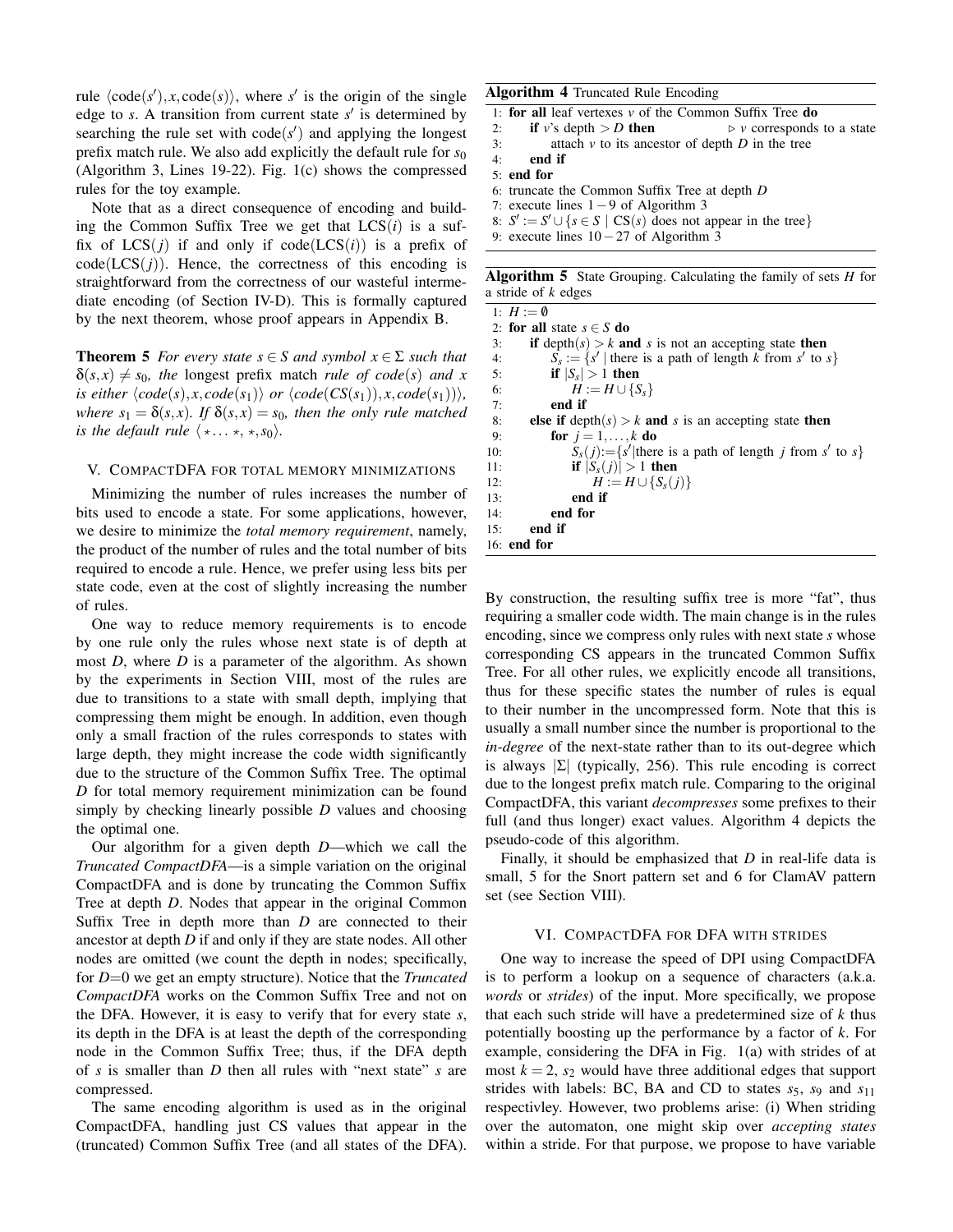# Algorithm 6 Rule Encoding for stride of length *k*

| symbol is label(s), padded with $k$ – depth(s) '*' symbols |
|------------------------------------------------------------|
|                                                            |
|                                                            |
|                                                            |
|                                                            |
| $\triangleright$ Set $S_s$ as defined in Algorithm 5       |
|                                                            |
|                                                            |
|                                                            |
|                                                            |
|                                                            |
|                                                            |
|                                                            |
|                                                            |
|                                                            |
|                                                            |
|                                                            |
|                                                            |
|                                                            |
| if $S_s(j) \in H$ then $S_s(j)$ as defined in Algorithm 5  |
|                                                            |
|                                                            |
| symbol is the last $j$ symbols of label $(s)$ , padded     |
|                                                            |
|                                                            |
|                                                            |
|                                                            |
|                                                            |
| symbol is the last $j$ symbols of label( $s$ ), padded     |
|                                                            |
|                                                            |
|                                                            |
|                                                            |
|                                                            |
|                                                            |

size strides (of length less than  $k$ ) for transitions that go to accepting states. Given the above example, such a transition would be represented by an edge from  $s_2$  to the accepting state *s*<sup>7</sup> with label A. (ii) For states *s* whose depth *d* is smaller than *k*, there are several different words of size *k* that goes to *s*, however these words share the same suffix of length *d*, as states  $s_1$ ,  $s_6$  and  $s_{12}$  with suffixes E, B and C, respectively.

Given the following obstacles we first define a set *H* of sets that should be encoded (See Algorithm 5): For each set  $s \in S$ , let set  $S_s$  be the set of states from which there is a path of length  $k$  to  $s$ ; in case  $s$  is an accepting state, we maintain *k* such sets, denoted  $S<sub>s</sub>(i)$ , for each possible path length in  $i \in \{1, ..., k\}$ . For instance, using the above example based on the DFA in Fig. . 1 with strides of at most  $k = 2$ , the set  $S_{s_{11}}(2)$  is  $\{s_2, s_4, s_6, s_8\}$ , and  $S_{s_{11}}(1) = \{s_3, s_5, s_{10}\}\$ . *H* is the set of all such states whose size is greater than 1. In the above-mentioned example,  $H =$  $\{S, \{s_2, s_4, s_6, s_8\}, \{s_6, s_2\}, \{s_4, s_8\}, \{s_3, s_5, s_{10}\}, \{s_3, s_5, s_{10}, s_{12}\}\}.$ Note that in this state grouping algorithm we assume that the shortest pattern is of length greater than *k*, implying that a state with depth at most *k* cannot be an accepting state.

Each state  $S' \in H$  may be represented by the suffix that is common to all states in *S ′* . Thus, *H* is viewed as a set of suffixes. For coding purposes we *attach* each state  $s \in S$  to

the minimal-size set  $S' \in H$  such that  $s \in S'$ . Then, we build a common suffix tree (that is, a set  $S_1$  is an ancestor of  $S_2$  in the tree if and only if  $S_1$  contains  $S_2$ ) and encode it (as well as the states attached to it) using one of the methods proposed for suffix tree encoding (as in Algorithm 3). Finally, given the codes obtained for all sets  $s \in S$  and  $S' \in H$  and the code-width *w*, we derive the rules as depicted in Algorithm 6. The less '\*' symbols in the current state field, the higher its priority; ties are broken by the position of the first non-'\*' symbol in the symbol field: the further left the position is, the higher the priority is.

The input is the code of the current state and the first *k* characters. After applying each rule, we advance the input sequence by  $k'$  characters, where  $k'$  is the last proper index (that is, non-'\*') in the symbol field of the matched rule. This implies that unless there is a match, the input sequence advances in *k* characters per lookup. The number of extra entries required is  $(k-1)$ *·*|*F*|, where *F* is the set of accepting states (namely, 6 extra entries in the above-mentioned example).

# VII. IMPLEMENTING COMPACTDFA USING IP-LOOKUP **SOLUTIONS**

This section discusses how input inspection on our compressed rule set is performed. Basically, this boils down to looking up at all the prefixes and finding the longest prefix match.

Although this is not a trivial task, it is similar to the well-studied *IP-lookup Problem* [22]. Since IP-lookup is a fundamental problem in networking, and in fact, one of the most basic tasks of routers, it was extensively studied in the past and many satisfactory solutions are commercially available such as IP-lookup chips, TCAM memory (which is the most common solution), or special software solution.

The IP-lookup problem is to determine where to forward a packet. A router maintains forwarding table, which consists of networks, represented by the common prefix of the network's addresses, and their corresponding next hop. Upon receiving a packet, the router looks up in its forwarding table for the longest prefix that matches the packet destination address.

A straightforward reduction of CompactDFA output to IPlookup forwarding-table is done by treating the concatenation of the symbol and the prefix of current states as the network prefix, and the next state as the next hop. A second approach uses a separate IP-lookup forwarding table for every symbol. Namely, the next symbol indicates the number of the table containing its corresponding rules (and only these rules). The second approach is more applicable to a software solution or a TCAM with its ability to use blocks. In addition, the second approach does not require to encode the symbol in the rule. Furthermore, hybrid solution may be implemented by partitioning the symbols to sets and performing a separate IP-lookup for each set; in this case, only part of the symbol should be encoded.

# *A. Implementing CompactDFA with non-TCAM IP-lookup solutions*

One may wonder if applying IP-lookup solutions for pattern matching algorithms does not raise scalability issues. The cur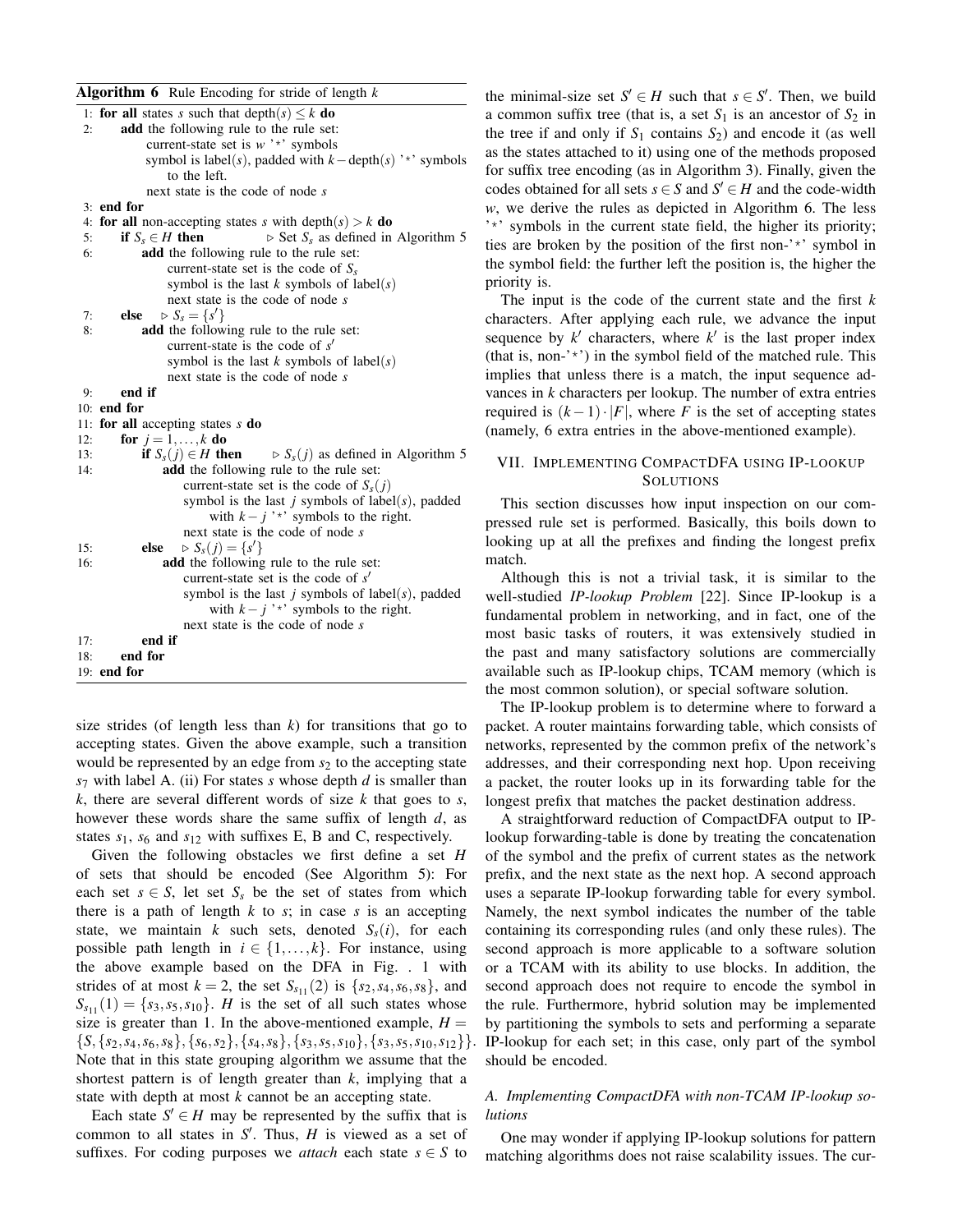rent solutions of IP-lookup assume around a million prefixes and IP addresses of up to 64 or 128 bits (due to IPv6 requirements), which is significantly more than the requirements of CompactDFA for Snort rule set. As for ClamAV, there might be a problem with IP-lookup solution that cannot scale to a large number of rules, since ClamAV requires more than 1.5 million rules (namely, the number of states in its DFA).

However, a more careful look at the compressed rules shows that the majority of rules are not prefixes but *exact matches*, which occur when a state has only one incoming edge: In ClamAV, only 5% ( $\sim$  70000) of the rules are prefixes, while in Snort only 17% are prefixes; this seems like a common characteristic of any real-life pattern set. Hence, for ClamAV, we may split the solution to two components executed in parallel. The first component performs an exact-match search (which may be done easily by hashing with a combination of Bloom filters). The second component runs the LPM only on the rules containing prefixes. The output of the exact-match component (if exists) is always preferred to the output of the LPM. Notice that ClamAV is an extreme example of a very large pattern set; most practical pattern sets are much smaller.

Finally, we discuss a promising direction of using a state-ofthe-art chip for fast IPv6-lookup [24]. This recently-suggested chip requires on average 6 ns per lookup operation. Assuming that it takes 2 ns to resolve the exact-match value, we get a pattern-matching process with throughput of 1 Gbps. We note that some of the LPM solutions use pipeline architecture and hence have higher latency. In such cases, in order to cope with that latency, we need to use interleaving mechanisms, as we explain in details in Section VII-B.

## *B. Implementing CompactDFA with TCAM*

One of the most promising off-the-shelf solutions for high-rate packet-classification and IP-lookup is the *Ternary Content-Addressable Memory (TCAM)* device, which consists of a table of fixed-width (yet configurable) entries, each of which is a sequence of symbols in the ternary alphabet *{*"0"*,* "1"*,* "\*"*}*. The main functionality of the TCAM is a parallel matching of a key against all entries, where the result is the index of the first (that is, highest priority) matching entry. Current high-end TCAM devices work at rate of up to 500 MPPS (that is, perform 500M packet lookups per second) and store in their entries up to 72 Mb of data.

TCAM enables parallel matching of a key against all entries and thus provides high throughput that is unparalleled by software-based (or SRAM-based) solutions.

While TCAM has a high throughput, it has also an inherent high latency, which is an order of magnitude larger than its cycle time. For example, the cycle time of a 500 MHz TCAM (that performs 500 MPPS) is 2 ns, where its latency is typically over 100 ns  $[9]^{5}$ . The root cause of the high latency is that pipelined architecture is used to boost up the throughput of the TCAM devices, thus sacrificing the latency. This tradeoff is common in many other high-throughput hardware devices [12]–[14], [17].

The effect of the latency is negligible when implementing solutions that require only a single lookup per packet, such as in packet classification and IP lookups, where TCAMs were used traditionally. However, CompactDFA works on the payload of the packet assuming closed-loop lookups, where the input to a TCAM lookup depends on the result of a previous TCAM lookup. Thus, CompactDFA<sup>6</sup> cannot be efficiently implemented as-is due to the high latency of the device. A straightforward naïve implementation, which stalls the TCAM until the result of the lookup is available, yields high processing time per packet and a low throughput. Specifically, assuming a CompactDFA that works byte by byte, the processing time of such a solution is  $\frac{LN}{R}$  seconds and its throughput is  $\frac{8 \times R}{L}$ , where *L* denotes the latency of the TCAM (in cycles), *N* is the number of payload 8-bit characters in the input, and *R* is the rate of the TCAM (in Hz),

A natural solution is to perform *inter-flow interleaving*, i.e., interleave queries from different flows. However, this solution increases the throughput (to 8*R*) but does not improve the processing time per packet, as in the point of view of each flow, nothing had changed. Therefore, we suggest an *intra-flow interleaving* solution, where queries from different parts of the same flow are interleaved. This interleaving takes advantage of a delicate independence between different parts of the flow, which are harder to identify. We show that this solution reduces the processing time with negligible overhead in the throughput.

Specifically, the basic idea is to divide the packets to *L* equal size chunks and preform interleaving between the different chunks. For simplicity, we assume first that the chunk size  $|N/L|$  is larger than some threshold *T*. We will later discuss how to choose the threshold and how to deal with packets of size less than *T · L*.

Dividing the flow into chunks raises two different questions: (i) In which state to start scanning each chunk? (ii) How to detect patterns that span several chunks.

We propose the following simple solution, which is depicted in Algorithm 7: The scanning of each chunk starts at the initial state  $s_0$  (Line 3). We continue scanning beyond the chunk boundaries until we are sure that there cannot be a pattern that starts at the current chunk and spans several chunks. (Lines 15–16).

We next discuss the stopping condition of our algorithm (Line 15): We continue scanning until we reach a state *s* whose depth depth $(s)$  is at most *j*, where *j* is the number of extra characters (from the consecutive chunk) scanned. The correctness is derived from the following basic lemma, which is a direct consequence of Properties 1 and 4.

**Lemma 6** Let  $x_1, \ldots x_N$  be the input sequence, and let  $s_i$  be *the state after scanning x<sub>j</sub></sub>. Then,*  $x_j$ *<sub><i>−*</sub> $depth(s_i)$ +1</sub>,..., $x_j$  *is a prefix of some pattern in the pattern set, and for any*  $j' \leq$ *j −depth*(*si*)*, x <sup>j</sup> ′,..., x<sup>j</sup> is not a prefix of some pattern in the pattern set.*

<sup>5</sup> e.g., the partly-TCAM device NLA900 has a latency of 160 ns and PLUG has a latency of 148 ns [9].

<sup>6</sup>As well as other newly-proposed solutions that use closed-loop lookups with TCAMs, such as [2], [19], [30], and in some sense also [31].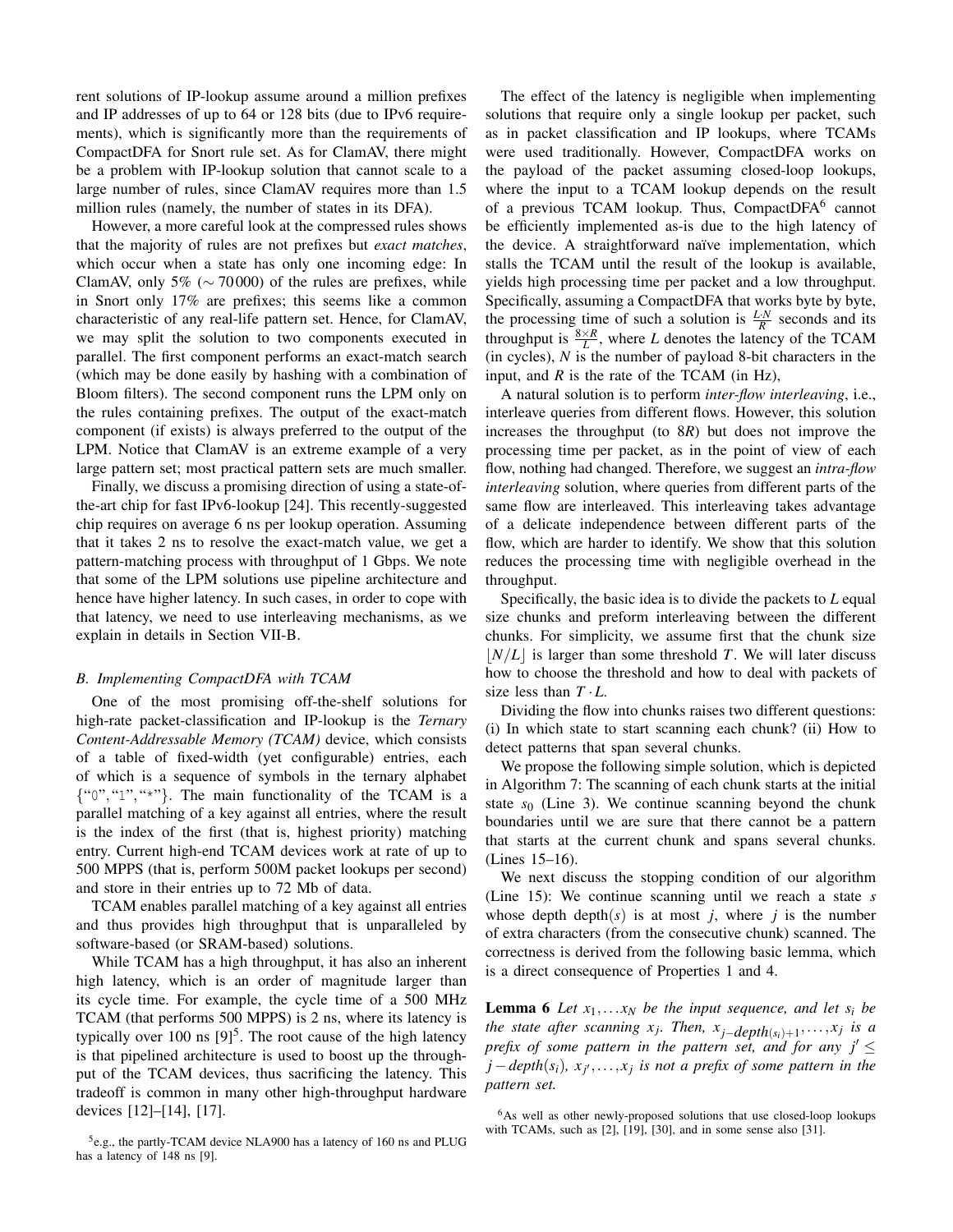Algorithm 7 Scanning chunk *X* whose characters sequence is  $x_0, x_1, \ldots, x_n$ . Denote by  $y_1, y_2, \ldots, y_\ell$  the characters after  $x_n$  in the flow.  $s_0$  is the code of the initial state (10000 in the toy example).

Upon beginning of the scan of chunk *X*:

1: *scan index*  $\leftarrow$  0

- 2: *within boundary ← true*
- 3: TCAM.lookup(*s*0*||x*0)
	- $\triangleright$  Apply TCAM lookup with key  $s_0$  concatenated before  $x_0$ .

#### When the output register has a result *i* for chunk *X*:

- 4:  $\bar{c}$ *scan*  $\bar{i}$ *ndex* + + 5:  $entry \leftarrow$  The *i*-th entry of the external memory 6: if *entry.Match* then
- 7: report matched pattern corresponding to entry *i* 8: end if 9: if *within boundary* then 10: TCAM.lookup(*entry.NextState||x<sub>scan\_index*)<br>11: **if** *scan\_index* == *n* **then**</sub> if  $scan\_index == n$  then 12:  $scan\_index \leftarrow 0; within\_boundary \leftarrow false$  $13:$  end if 14: else 15: if *entry.depth>scan index* and *scan index≤ℓ* then 16: TCAM.lookup(*entry.NextState||yscan index*) 17: else 18: stop scanning chunk *X* 19: end if 20: end if



Fig. 2. Illustration of the intra-flow interleaving on a single packet against the pattern-set depicted in Fig. 1 (a) The packet is divided to  $L = 4$  chunks of size 3, the underline indicates a matching: "BBA". The numbers above the packets are the depths of states reached in a DFA scan from the packet's beginning. (b) The chunks and the additional characters processed by our algorithm. The numbers above the packets are the state depths in a scan from the chunk's beginning. (c) The actual sequence of characters that the TCAM processes; each line below the figure is *L* consecutive cycles.

Lemma 6 implies that if the depth of the current state is *d*, then only the last *d* characters of the input are relevant for the matching. Thus, if depth $(s) \leq j$ , then all the relevant characters are part of the consecutive chunk, and hence are detected in the scan of the consecutive chunk. Note that the algorithm requires storing additional information, which is the depth of each next state.

Fig. 2 illustrates the intra-flow interleaving. Specifically, Fig. 2(a) shows the entire packet, how it is divided into chunks, and what were the state depths had the scan was not divided; Fig. 2(b) shows the actual characters our algorithm scans in each chunk, including characters that are beyond the chunk boundary. Fig. 2(c) shows the characters as the stream of queries to the TCAM (the current state information is omitted for readability). Note that there are empty cycles towards the end of the stream, in which the TCAM stalls. These empty slots are due to the fact that the number of extra characters

scanned by our algorithm varied from chunk to chunk. Notice that these cycles may be used for processing chunks of different flows, i.e., combining the inter-flow and intra-flow interleaving approaches, which are in fact orthogonal.

Let *C* be the average number of characters per chunk we scan twice due to the intra-flow interleaving technique (as shown in Section VIII, *C* is approximately 1*.*75). *C* does not depend on the size of the chunk or the size of the flow. Since we have *L* chunks, the total number of bytes scanned by our algorithm is  $N + L \cdot C$ ; thus the processing time is at most  $\frac{L + L + C}{R}$  seconds, since in every cycle a character from the packet is analyzed, and the output is delayed by *L* cycles. When  $C = 0$ , we get the optimal processing time of  $\frac{L+N}{R}$ when  $C = 0$ , we get the optimal processing time is  $\frac{L+N(M-1)}{R}$ , seconds, while the worst-case processing time is  $\frac{L+N(M-1)}{R}$ , where *M* is the length of the longest pattern. The algorithm's throughput is  $8R \cdot (1 - \frac{LC}{L \cdot C + N}) = 8R \frac{N}{N + LC}$  b/s, since  $\frac{LC}{L + N}$  of the characters are scanned twice and they are the overhead of the algorithm. Again the smaller *C* is, the closer we get to the optimal throughput of 8*R* b/s.

*Utilizing TCAM blocks:* Modern TCAM devices allow applying *K* different keys simultaneously on different "blocks" of the entries (this is semantically equivalent to having *K* parallel TCAMs); typically *K* is around 4. This implies that, for large packets, the processing time can be further reduced by a factor of approximately *K* by performing simultaneous parallel processing of chunks in different *K* TCAM blocks (or parallel TCAMs). To fully utilize this solution, one need to divide the packet to  $L \cdot K$  chunks, thus occurring over-head of *C* on each of them. In addition, this blocked solution requires that the TCAM entries are duplicated in each such block.

An alternative way to utilize the TCAM blocks is to selectively address one block at time. As we discussed earlier, we may partition the rules among the blocks by their nextsymbol field. Note that TCAM blocks are of fixed size, hence it is preferable to balance the number of rules between the blocks, according to the number of rules corresponding to each  $x \in \Sigma$ . Moreover, this method requires less bits because there is no need to encode all the bits of the next symbol. For example, if the TCAM is divided into 64 different blocks and *|*Σ*|* = 256, only 2 bits (rather than 8) are required to represent a symbol within its block. Note that the total memory saving might be smaller due to an imperfect balancing of the rules among the TCAM blocks. On the other hand, this solution significantly reduces the power consumption of the TCAM, which is often considered more important.

Finally, we note that both ways of utilizing TCAM blocks may be used simultaneously. In such a case, there is an hierarchy of blocks: *K super-blocks* contain the entire rule sets and work in parallel on different chunks of the packet; within each super-block, the entries are divided into blocks by their next symbol. At each cycle, *K* different keys are applied on the super-blocks, but within each super-block only one block is searched.

*Dealing with Small Packets:* Recall the throughput of the intra-flow interleaving approach is given by  $\frac{N}{N+LC}8 \cdot R$ . Thus, for small packet for which *N* is close to *L* there is a significant loss of throughput. The reason behind this is that we divide the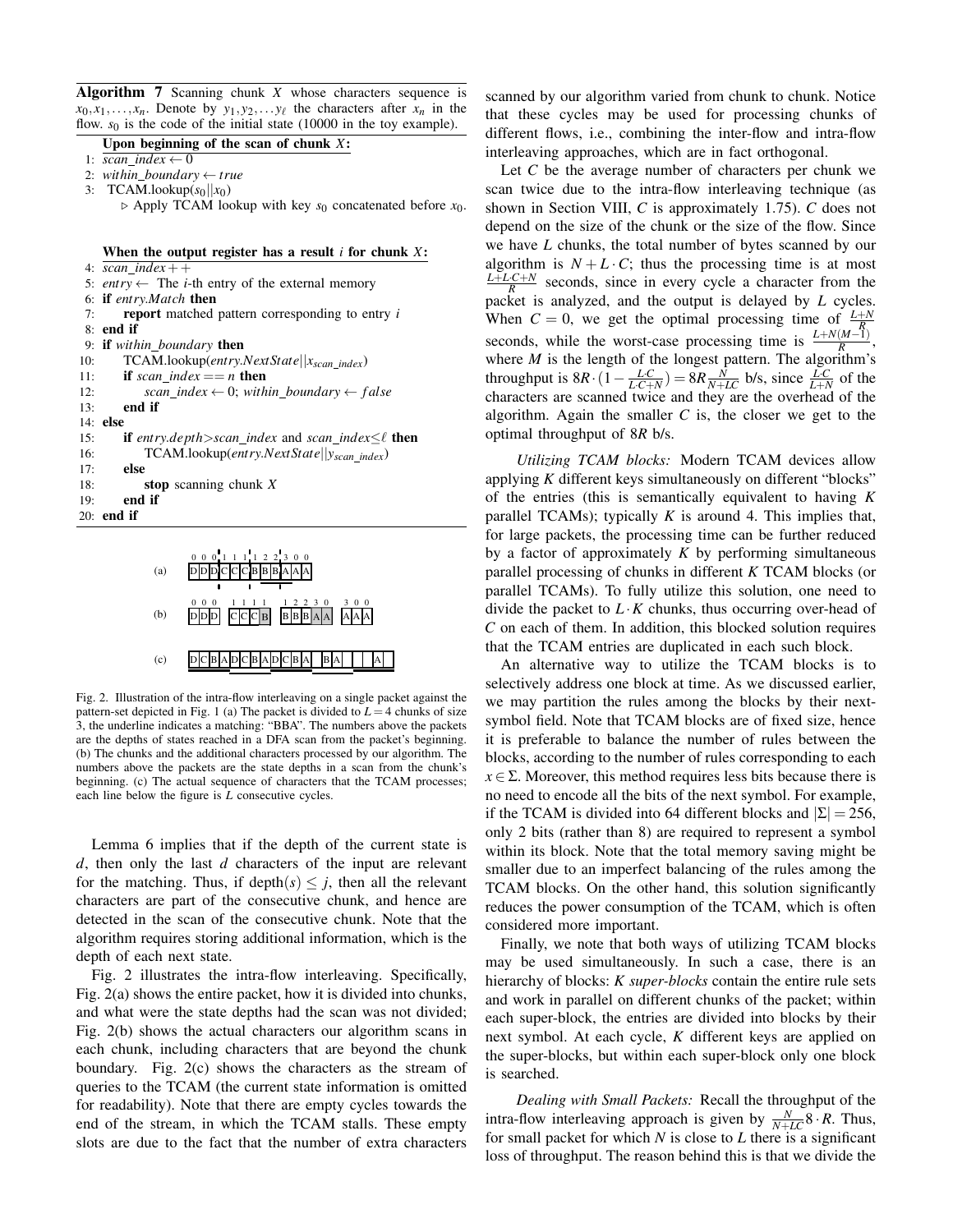packet to *L* chunks no matter what its size is, and the overhead is *C* bytes per chunk. For example, for a small packet of size *L*, and a real-life value of  $C = 1.75$ , we lose about two thirds of the throughput.

Thus, we set up a threshold value *T*, which is the minimal chunk size. This ensures that the throughput is at least  $\frac{N}{N+\lceil \frac{N}{l}\rceil}$ *c*  $\cdot$  8*R*. In the rest of the paper we use a threshold  $T = 10$ , implying a maximum loss of throughput of 15% for  $C = 1.75$ .

Notice that for packet of size less than  $T \cdot L$ , we end up with less than *L* chunks, and therefore, unlike large packets, small packet cannot utilize by itself the entire TCAM pipeline. This implies that in order to maximize the utilization *online scheduling algorithm* among the chunks is needed. Such algorithms are usually analyzed theoretically by considering their *competitive ratio*; namely, the worst-case ratio between their processing time to the processing time of an optimal offline algorithm that knows all future packet arrivals in advance.

The most straight-forward way to schedule the chunks is by taking a greedy approach and trying to minimize the time the last chunk of a packet completes. Algorithm 8 depicts the code for this greedy approach. Utilizing a pipeline of depth *L* is equivalent to schedule jobs to *L* machines, whose queues (and corresponding counters) are defined in Lines 1–2. The pipelined execution is realized by assigning a different starting time to each machine (Line 2). When a packet arrives, we first calculate the number of characters each machine handles (Lines 5–17). Then, we construct the specific chunk using these numbers (Lines 19–23). Note that to ensure the throughput guarantees, a special care should be taken so that all chunks will be at least of size *T* (see the conditions in Lines 7 and 10; and dealing with last leftover characters of a packet at Line 14). Notice that Algorithm 8 may result in variable-size chunks. Variable-size chunks increase the algorithm flexibility and therefore may improve its performance.

Our experiments shows that the algorithm works well in practice, however there are no theoretical bounds on its competitive ratio. Alternatively, one may map this scheduling problem to a *machine scheduling problem for aggregated links* [11]. For this problem, there is an online algorithm, whose objective is to minimize the maximum latency of a packet and has an optimal competitive ratio. The algorithm works in *epochs* in which at the beginning of each epoch the algorithm assigns greedily all the packets, currently existing in the system, to the different queues. During the epoch the algorithm deals only with assigned packets, and an epoch ends when there are no more such packets. The competitive ratio of the algorithm is  $O(\sqrt{n/L})$  where *n* is to the maximum number of chunks assigned in any epoch [11]. We note that the design of the algorithm is aimed at enabling one to prove its performance guarantees; however, it is likely that in practice Algorithm 8 outperforms it.

*Inspecting flows that span many packets:* Up until now we discussed how to divide a *packet* into chunks. However, the data inspected by a DPI algorithm may span many packets, and one may wonder whether to perform intra-flow interleaving between chunks of different packets of the same flow. Algorithm 8 The greedy approach for splitting up a packet to chunks and schedule the TCAM lookups.

- 1: Let *Q* be array of *L* queues; initially all empty.
- 2: Let *B* be array of *L* counters; initially  $B[i] = i$ .

# Upon arrival of packet *P* of size *N*:

```
\triangleright Let P = [p_0, \dots p_{N-1}], where p_i is a character
```

```
3: sched ← 0; last ← −1
4: Let S be array of L counters; initially all 0
```

```
5: while sched < N do
```

```
6: v \leftarrow \max_i B[i]; w \leftarrow \min_i B[i]; j \leftarrow \arg \min_i B[i]
```
7: if *v−w*+*S*[ *j*] *> T* then

8:  $S[j] \leftarrow S[j] + (v - w)$ 

9:  $\text{sched} \leftarrow \text{sched} + (v - w); \text{ last} \leftarrow j$ 

10: **else if**  $sched < N - T$  then

11:  $S[j] \leftarrow S[j] + T$ 

12: 
$$
sched \leftarrow sched + T; last \leftarrow j
$$

$$
13: \qquad \text{else}
$$

14: *S*[*last*] *← S*[*last*] +*N −sched*

15:  $\qquad \qquad \text{sched} \leftarrow N$ 

```
16: end if
```
- 17: end while
- 18:  $sched \leftarrow 0$
- 19: **for all** Queues  $Q[i]$  in increasing order of counters  $B[i]$  do
- 20: **create** chunk *X* of characters  $[p_{\text{sched}}, \ldots, p_{\text{sched}+S[i]}]$
- 21: **enqueue** *X* to  $Q[i]$

22: 
$$
B[i] \leftarrow B[i] + S[i] \cdot L
$$
;  $sched \leftarrow sched + S[i]$ 

```
23: end for
```
### When processing chunk *X* at queue *i* completes:

```
24: Let C be the number of extra characters scanned
```
25:  $B[i] \leftarrow B[i] + C \cdot L$ ; dequeue chunk X from  $Q[i]$ 

# At time slot *t*:

26: apply Algorithm 7 on the chunk at head of *Q*[*t* mod *L*]

Naturally, the challenge is not to miss patterns that lie on the boundaries between two consecutive packets.

We note that many network devices handle similar problem in the case of fragmentation and segmentation [10]. Most of the solutions require to store some state per flow. In our case, interleaving chunks of different packets would require to store a much more complex state on each flow, capturing the scanning state of the first and last characters of a packet; e.g. a straight-forward solution is to store information about the first and last *maxPattern−*1 characters in each packet (where *maxPattern* is to the maximum pattern length).

*Dealing with fixed-width entries:* Commercially available TCAMs have fixed entry widths, which are multiples of either 36 bits or 40 bits. Hence, minimizing the code width is significant only in the case where this minimization enables the usage of smaller entry widths (e.g., in a 40 bit TCAM, reducing the entry width from 81 to 80 is important, while reducing it from 100 to 81 has no effect). Our experimental results consider this property of commercial TCAM devices.

Finally, it should be emphasized that TCAM devices exist in modern routers anyway, and in many cases they are under-utilized. This implies that our space and power-efficient solution can fit in these devices and provide pattern matching in parallel with any other application running on the TCAM (few extra bits in each entry might be needed to associate rules to applications).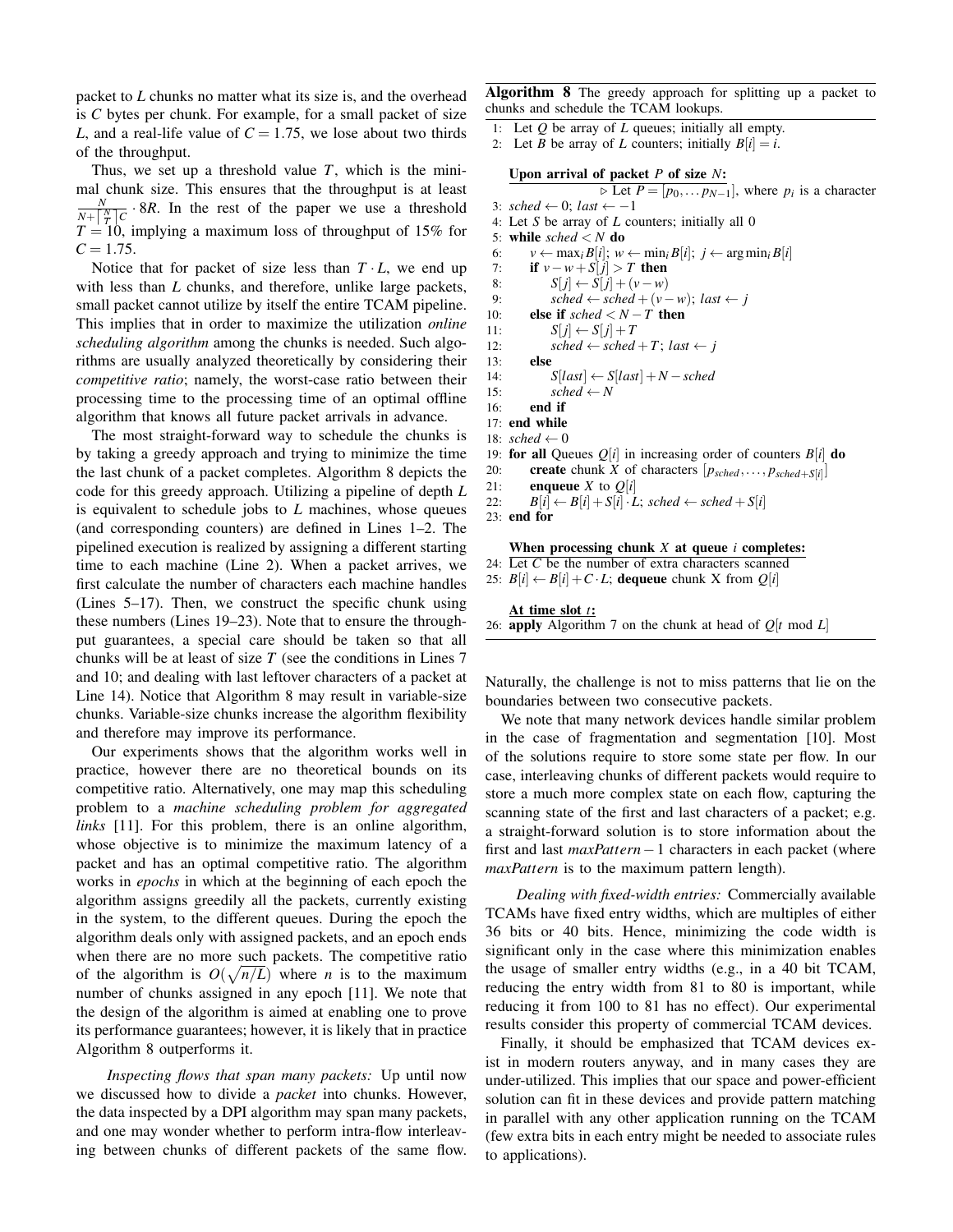TABLE I STATISTICS OF THE PATTERN SETS USED IN SECTION VIII.



Fig. 3. The expansion factor of Snort's and ClamAV's DFAs.

#### VIII. EXPERIMENTAL RESULTS

We evaluate our CompactDFA technique only for the pattern matching process. We use two common pattern sets: Snort [23] (May 2009) and ClamAV [7] (February 2005). Snort contains mostly alphanumeric patterns, while ClamAV is constructed from binary virus signatures. Statistics of the pattern sets are detailed in Table I.

We first consider the *expansion factor* of CompactDFA, which is the ratio between the number of rules and the number of states. Note that, unless table consolidation [19] is used, the optimal expansion factor is 1, while traditional DFA implementations have expansion factor of *|*Σ*|*. Fig. 3 depicts the expansion factor of Snort and ClamAV DFAs, with *Truncated CompactDFA* of different depth values *D*.

Next, we calculate the memory requirement of Truncated CompactDFA with different depths, and consider the following TCAM implementations: (1) *Variable Entry Width (VEW)*, where each rule is stored with exactly the number of bits required to encode it; (2) *36-bit Width entry (W36)*, which considers that TCAM memory used in practice have entry widths that are multiple of 36 (recall Section VII-B); (3) *40-bit Width entry (W40)*, similar to W36 but with entry widths that are multiple of 40; and (4) *40-bit Width entry, 16 Blocks Implementation (W40B)*, considering the fact that modern TCAM devices may be divided into separate blocks (see Section VII-B). Table II presents the optimal depths and the resulting TCAM and SRAM size (recall that the "next state" field of each rule is stored in SRAM).

The optimal depth for Snort pattern set based on W36 implementation is  $D=5$ , which requires a code width of only 26 bits; this results in 81 873 rules and translates to a memory of size 0.36 MB (that is, slightly more than the VEW memory size, which is 0.34 MB for this depth). Note that, as for depth  $D=6$ , there is a significant increase in W36 memory requirement, since the code width crosses the threshold of 36 bits, thus requiring TCAM entry width of 72 bits.

These results imply that a Snort pattern set may fit into a small 576 KB TCAM that supports 128 000 rules. Since

TABLE II SUMMARY OF EXPERIMENTAL RESULTS FOR SNORT AND CLAMAV PATTERN SETS.

| Pattern<br><b>Set</b> | Objective            | Impleme-<br>ntation | Depth | Code<br>Width<br>(bits) | TCAM<br>Size<br>(MB) | <b>SRAM</b><br>Size<br>(MB) |
|-----------------------|----------------------|---------------------|-------|-------------------------|----------------------|-----------------------------|
|                       | Minimizing           | <b>VEW</b>          | 16    | 36                      | 0.39                 | 0.32                        |
|                       |                      | W36                 | 16    | 36                      | 0.65                 | 0.32                        |
| Snort                 | Rules                | W40                 | 16    | 36                      | 0.72                 | 0.32                        |
|                       |                      | W40B                | 16    | 36                      | 0.36                 | 0.32                        |
|                       | Minimizing<br>Memory | <b>VEW</b>          | 5     | 26                      | 0.34                 | 0.26                        |
|                       |                      | W36                 | 5     | 26                      | 0.36                 | 0.26                        |
| Snort                 |                      | W40                 | 10    | 32                      | 0.36                 | 0.29                        |
|                       |                      | W40B                | 16    | 36                      | 0.36                 | 0.32                        |
|                       | Minimizing<br>Rules  | VEW                 | 30    | 59                      | 12.51                | 11.01                       |
| ClamAV                |                      | W36                 | 30    | 59                      | 13.44                | 11.01                       |
|                       |                      | W40                 | 30    | 59                      | 14.93                | 11.01                       |
|                       |                      | W40B                | 30    | 59                      | 14.93                | 11.01                       |
| ClamAV                | Minimizing<br>Memory | <b>VEW</b>          | 7     | 38                      | 8.99                 | 7.43                        |
|                       |                      | W36                 | 30    | 59                      | 13.44                | 11.01                       |
|                       |                      | W40                 | 30    | 59                      | 14.93                | 11.01                       |
|                       |                      | W40B                | 6     | 36                      | 8.18                 | 7.37                        |

CompactDFA is scalable power-consumption–wise, one can easily add more small TCAMs and gain linear performance boost. Assuming each TCAM provides throughput of 2 Gbps, using 5 TCAMs would result in a throughput of 10 Gbps and 20 small TCAMs achieves a throughput of 40 Gbps. In addition, notice that only two-thirds of the TCAM capacity is used. This extra TCAM space is beneficial in dividing the rules to different blocks (see section VII-B), without strict balancing the rules among the blocks.

For ClamAV, CompactDFA uses a code width of 59 bits for achieving expansion factor of 1. Truncated CompactDFA with depth  $D=6$  is the optimal for W40B configuration. It uses code width of 36, has 1 716 390 rules, and requires 8.18 MB. Hence, a two 5 MB TCAM configuration may handle the large ClamAV pattern set at 2 Gbps.

We have compared the above results, using the same pattern sets, with the NIPS scheme presented by Weisenberg et al. [30]. We note that this work is based on an earlier work of Yu et al. [31] and provides significant improvements in terms of memory. For Snort pattern set NIPS uses 127914 rules, of width 192 symbol each. This translates to a TCAM memory usage of 2.93 MB, which is order of magnitude higher than CompactDFA; NIPS's SRAM memory usage is 0.1 MB, which is slightly lower. For the ClamAV pattern set, NIPS uses 613481 rules (of width 192 symbols each), yielding a TCAM memory footprint of 14.04 MB, which is almost double the memory usage of the best CompactDFA.

Next, we deal with CompactDFA with strides. Table III depicts the code width, number of rows, and memory usage required to implement various strides value for the Snort pattern set.<sup>7</sup> We considered only the CompactDFA implementation that aim at minimizing the number of entries, and has variable width entries (see Table II). As expected, both the code width and the number of entries increase as the stride increases. To test the effectiveness of this technique, we ran CompactDFA

 $7$ Recall that the maximum stride is bounded by the length of the shortest pattern; therefore, we have modified the pattern set to include only patterns of length 5 or more.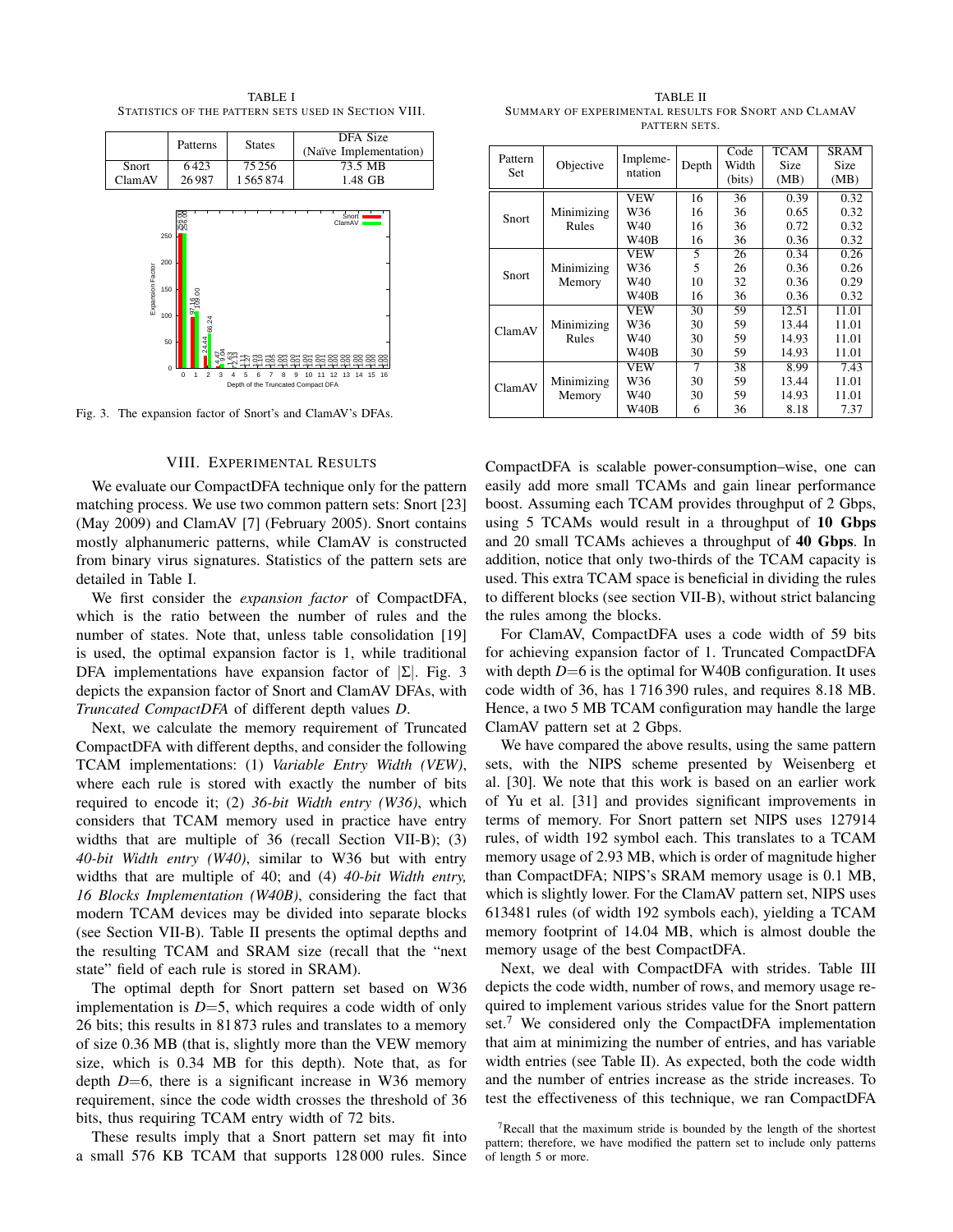TABLE III THE EFFECTS OF STRIDES ON THE MEMORY USAGE AND SPEEDUP.

| Stride | Code width (bits) | Number of entries | TCAM size (MB) | SRAM size (MB) | Avg. stride | Std. Dev. | Min. observed          |  |
|--------|-------------------|-------------------|----------------|----------------|-------------|-----------|------------------------|--|
|        |                   |                   |                |                |             |           | avg. stride per packet |  |
|        | 43                | 80468             | 0.56           | 0.41           | .999        | 0.03      | 897ء                   |  |
|        | 45                | 86787             | 0.72           | 0.47           | 2.998       | 0.07      | 2.681                  |  |
|        | 47                | 93106             | 0.88           | 0.52           | 3.996       | 0.11      | 3.434                  |  |
|        | 48                | 99425             | .04            | 0.57           | 4.993       | 0.17      | 4.047                  |  |



Fig. 4. The latency of inter-flow and intra-flow interleaving as function of traffic volume.

on traffic captured in the gateway of our university over the course of one day in November 2012. In all our experiments, the average stride taken by the DFA was within 99*.*9% of the maximum possible stride, and the standard deviation shows very high concentration around this value. This is explained by the fact that shorter than maximum strides are taken only when a match is found. We also report the minimum observed average stride in a packet in the trace. Evidently, even the processing of these rare worst-case packets gains a significant speedup as the maximum stride value is increased.

Moreover, we used another input traffic that was extracted from [8] to compare TCAM implementations with inter-flow and intra-flow interleaving. We assume that the TCAM rate is 500 MHz and its latency is 50 cycles.

Inter-flow interleaving is straightforward to implement and does not require any fine tuning of the algorithm. On the other hand, intra-flow interleaving requires a threshold *T* on the chunk size, so as to guarantee a minimal throughput (recall Section VII-B and Algorithm 8). The throughput, in turn, depends also on the per-chunk overhead *C*. Thus, we first calculated the distribution of *C* by using a trace as a training data (taken also from [8], yet different than the one used for the latency analysis). For the *m*-th character in the file, we found the minimal value *j* for which the DFA state after scanning the  $(m + j)$ -th character is of depth at most *j*; this value corresponds to the value of *C* had *m* was the last character in the chunk. Our experiments show that *C* is 1*.*75 on average, while for 96*.*54% of the characters it is at most 4 (this coincides with the fact that most of time the DFA is in a state with small depth). Accordingly, we defined the threshold to  $T = 10$ , yielding a maximum overhead of around 15%.

Fig. 4 depicts the latency (which include queuing time and processing time) as function of traffic volume. Specifically, we took another log file from [8] and run the log file several times simulating different volume of traffic. This is done by manipulating the arrival time of the packets by a constant factor: dividing all arrival times by *K* implies increasing the traffic rate by *K*. We focused on HTTP signatures and HTTP traffic. The average packet size in our logs was 1207 bytes, where most of the packets are of size 1514 bytes.

Fig. 4 shows that intra-flow interleaving is superior to interflow interleaving, especially in low loads. The experiment was performed on *TCAMimic* [5], a simulator we designed in order to simulate a real TCAM hardware.

In the logs we used, the gap between the approaches decreases as the load increases. The reason behind that is that our logs had less than *L* simultaneous flow. Recall that intraflow aims to reduce the processing time and not the queuing delay of packets. Thus, its benefit is reduced in high load as the queueing delay becomes the dominant factor in the latency. On the other hand, in case there are less than *L* simultaneous flows, negligible queuing is needed when using inter-flow interleaving. We expect that as the number of these flows exceeds *L*, the inter-flow latency will increase significantly.

# IX. CONCLUSIONS

This paper shows a reduction of the pattern matching problem to the IP-lookup problem. Our scheme, CompactDFA, gets as an input a DFA and produces compressed rule sets; each compressed rule defines the set of states that the rule applies to using a common prefix. A state may match more than one rule, and in this case the rule with the longest prefix determines the action—exactly as in the IP forwarding case.

With this reduction, we have new arsenals of IP-lookup solutions, either in hardware or in software that can boost up the performance of pattern matching, a major task in contemporary security tools. In this paper, we focus on the usage of TCAM for pattern matching, a hardware device that is commonly used for IP-lookup and packet classification and is deployed in many core routers. We show that with moderate size of TCAM space we can achieve fast pattern matching of 2 Gbps with low power consumption. Due to its small memory and power requirements, it is feasible to implement our architecture with several TCAMs working in parallel, such that each TCAM performs pattern matching on a different session, achieving a total throughput of 10 Gbps and beyond.

## ACKNOWLEDGMENT

The authors would like to thank Dr. Z. Guz, Dr. I. Keslassy and B. Zayith of the Knowledge Center on Chip MultiProcessors (CMP), Dept. Electrical Engineering, Technion for providing us computing resources. We would also like to thank A. Mor, which implemented and designed TCAMimic.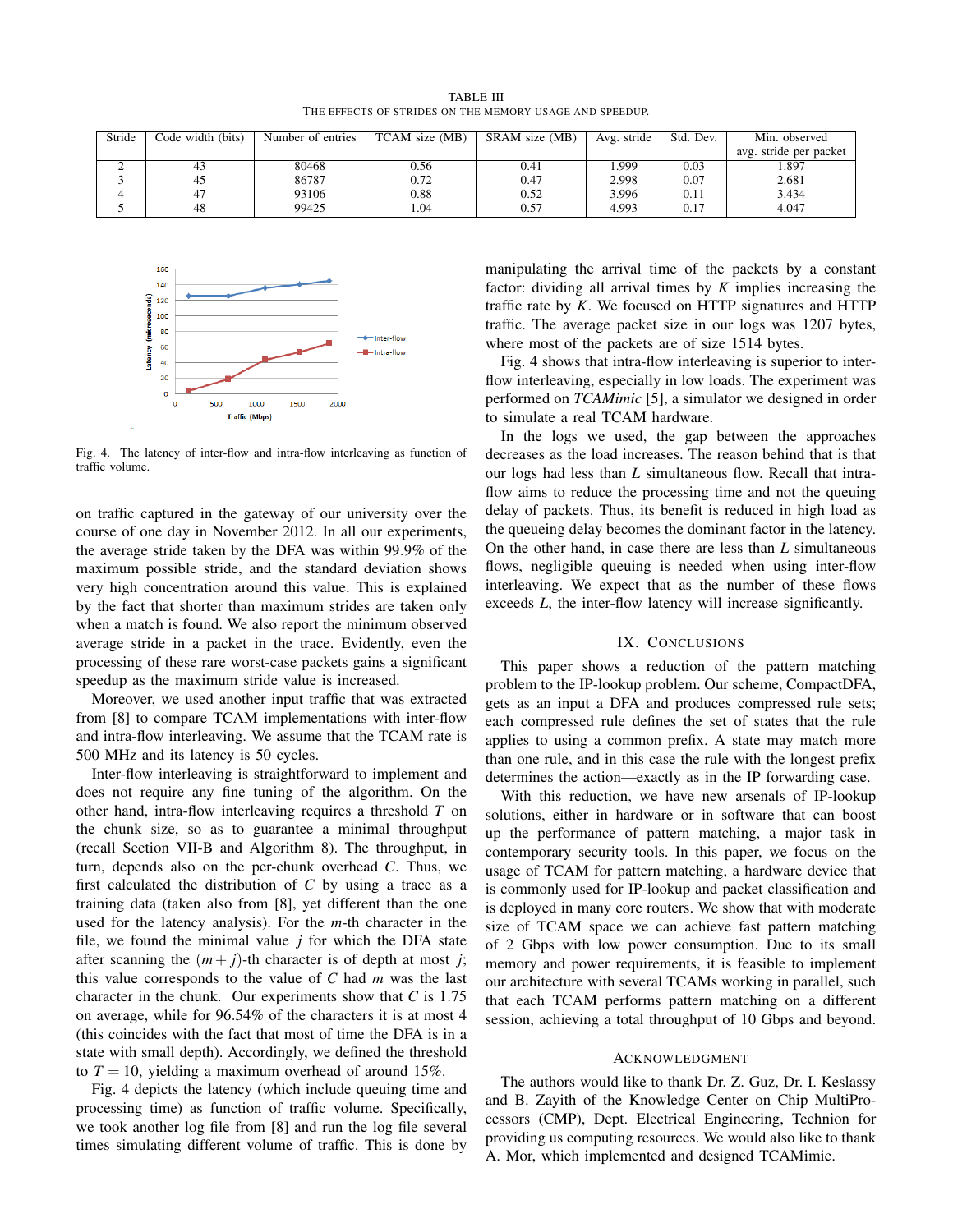#### **REFERENCES**

- [1] A. Aho and M. Corasick, "Efficient string matching: an aid to bibliographic search," *Communications of the ACM*, no. 6, pp. 333–340, 1975.
- [2] M. Alicherry, M. Muthuprasanna, and V. Kumar, "High speed pattern matching for network IDS/IPS," in *IEEE ICNP*, 2006, pp. 187–196.
- [3] M. Becchi and P. Crowley, "An improved algorithm to accelerate regular expression evaluation," in *ACM/IEEE ANCS*, 2007.
- [4] A. Bremler-Barr, D. Hay, and Y. Koral, "CompactDFA: Generic state machine compression for scalable pattern matching," in *IEEE INFO-COM*, 2010, pp. 657–667.
- [5] A. Bremler-Barr, D. Hay, and A. Mor, "TCAMimic," 2012. [Online]. Available: http://www.faculty.idc.ac.il/bremler/TCAMimic.htm
- [6] A. Bremler-Barr, S. Tzur David, D. Hay, and Y. Koral, "Decompressionfree inspection: DPI for shared dictionary compression over HTTP," in *IEEE INFOCOM*, Mar. 2012.
- [7] ClamAV, 2010. [Online]. Available: http://www.calmav.net
- [8] DARPA Intrusion Detection Data Sets, 1998. [Online]. Available: http://www.ll.mit.edu/mission/communications/ist/corpora/ideval/ data/index.html
- [9] L. De Carli, Y. Pan, A. Kumar, C. Estan, and K. Sankaralingam, "PLUG: flexible lookup modules for rapid deployment of new protocols in highspeed routers," in *ACM SIGCOMM*, 2009.
- [10] F. B. G. Varghese, J. A. Fingerhut, "Detecting evasion attacks at high speeds without reassembly," in *ACM SIGCOMM*, 2006.
- [11] W. Jawor, M. Chrobak, and C. Dürr, "Competitive analysis of scheduling algorithms for aggregated links," *Algorithmica*, vol. 51, pp. 367–386, May 2008.
- [12] W. Jiang and V. K. Prasanna, "Energy-efficient multi-pipeline architecture for terabit packet classification," in *IEEE GLOBECOM*, 2009.
- [13] W. Jiang, Y. E. Yang, and V. K. Prasanna, "Scalable multi-pipeline architecture for high performance multi-pattern string matching," in *IEEE IPDPS*, 2010.
- [14] W. Jiang, Q. Wang, and V. K. Prasanna, "Beyond TCAMs: an SRAMbased parallel multi-pipeline architecture for terabit IP lookup," in *IEEE INFOCOM*, 2008.
- [15] S. Kumar, S. Dharmapurikar, F. Yu, P. Crowley, and J. Turner, "Algorithms to accelerate multiple regular expression matching for deep packet inspection," in *ACM SIGCOMM*, 2006.
- [16] S. Kumar, J. Turner, P. Crowley, and M. Mitzenmacher, "HEXA: Compact data structures for faster packet processing," in *IEEE ICNP*, 2007.
- [17] S. Kumar, M. Becchi, P. Crowley, and J. Turner, "CAMP: fast and efficient IP lookup architecture," in *ACM/IEEE ANCS*, 2006.
- [18] T. Liu, Y. Sun, A. X. Liu, L. Guo, and B. Fang, "A prefiltering approach to regular expression matching for network security systems," in *ACNS*, 2011.
- [19] C. R. Meiners, J. Patel, E. Norige, E. Torng, and A. X. Liu, "Fast regular expression matching using small TCAMs for network intrusion detection and prevention systems," in *USENIX Security*, 2010.
- [20] D. Pao, W. Lin, and B. Liu, "Pipelined architecture for multi-string matching," in *Computer Architecture Letters*, vol. 7, no. 2, 2008, pp. 33–36.
- [21] K. Peng, S. Tang, M. Chen, and Q. Dong, "Chain-based DFA deflation for fast and scalable regular expression matching using TCAM," in *ACM/IEEE ANCS*, 2011.
- [22] M. Ruiz-Sanchez, E. Biersack, and W.Dabbous, "Survey and taxonomy of IP address lookup algorithms," *IEEE Network*, 2001.
- [23] SNORT, 2010. [Online]. Available: http://www.snort.org
- [24] H. Song, F. Hao, M. Kodialam, and T.-V. Lakshman, "IPv6 lookups using distributed and load balanced bloom filters for 100gbps core router line cards," in *IEEE INFOCOM*, 2009.
- [25] T. Song, W. Zhang, D. Wang, and Y. Xue, "A memory efficient multiple pattern matching architecture for network security," in *IEEE INFOCOM*, April 2008, pp. 166 – 170.
- [26] J.-S. Sung, S.-M. Kang, Y. Lee, T.-G. Kwon, and B.-T. Kim, "A multigigabit rate deep packet inspection algorithm using tcam," in *IEEE GLOBECOM*, 2005.
- [27] L. Tan and T. Sherwood, "Architectures for bit-split string scanning in intrusion detection," *IEEE Micro*, pp. 110–117, 2006.
- [28] N. Tuck, T. Sherwood, B. Calder, and G. Varghese, "Deterministic memoryefficient string matching algorithms for intrusion detection," in *IEEE INFOCOM*, 2004.
- [29] J. van Lunteren, "High-performance pattern-matching for intrusion detection," in *IEEE INFOCOM*, April 2006, pp. 1–13.
- [30] Y. Weinsberg, S. Tzur-David, D. Dolev, and T. Anker, "High performance string matching algorithm for a network intrusion prevention system (nips)," in *IEEE HPSR*, 2006.
- [31] F. Yu, R. Katz, and T. Lakshman, "Gigabit rate packet pattern-matching using tcam," in *IEEE ICNP*, 2004.
- [32] S. Yun, "An efficient TCAM-based implementation of multipattern matching using covered state encoding," *IEEE Trans. Comput.*, vol. 61, no. 2, pp. 213–221, Feb. 2012.
- [33] K. Zheng, X. Zhang, Z. Cai, Z. Wang, and B. Yang, "Scalable nids via negative pattern matching and exclusive pattern matching," in *IEEE INFOCOM*, 2010.

## APPENDIX A

#### PROPERTIES OF AHO-CORASICK- LIKE ALGORITHMS

In this section we give a formal definitions of the properties described in Section IV-C:

**Property 1** Let  $P \subseteq \Sigma^*$  be the set of patterns that should be *recognized by the DFA. Then, there is a mapping*  $\pi$ :  $F \mapsto$ 2 *P , such that for every accepting state s ∈ F and a pattern*  $p \in \pi(s)$ *, if the DFA reached state s then p is a suffix of the inspected input. In addition, label*( $s$ )  $\in \pi(s)$  *and every pattern p* with length larger than depth(s) is not in  $\pi(s)$ .

It is easy to prove that Property 1 is equivalent to demand that for every accepting state  $s \in F$  and a pattern  $p \in \pi(s)$  there is  $i \leq$  depth(s) such that  $p = \text{suffix}(s, i)$ .

In addition, the DFA created by the Aho-Corasick Algorithm has the following property:

**Property 2** *For any state*  $s \in S \setminus \{s_0\}$ *, there is a symbol*  $x \in$ Σ*, such that all incoming transitions to s are labeled with x*  $(namely, for any  $y \neq x$  and any  $s' \in S$ ,  $\delta(s', y) \neq s$ ). Specifically,$  $x = \text{suffix}(s,1)$ .

The next property implies that the DFA has no redundant states:

**Property 3** *For every*  $s \in S \setminus F$  *there is a path of forward edges to a state*  $s' \in F$ .

Finally, the determinism of the DFA yields the following property:

**Property 4** For every word  $w \in \Sigma^*$  there is at most a single *state s for which label* $(s) = w$ .

#### APPENDIX B

#### OMITTED PROOFS

In this section we give formal proofs of the claims in the papers. We will use the formal definitions of the automata as described in Section II. In addition, we use the following function to capture the traversal of the DFA graph given an input sequence:  $\hat{\delta}: S \times \Sigma^* \mapsto S$  generalizes the transition function δ to deal with a sequence of symbols (which we call a *word*), one by one.  $\hat{\delta}$  is defined a recursive manner:  $\hat{\delta}(s, x_0x_1 \dots x_n) = \hat{\delta}(\delta(s, x_0), x_1 \dots x_n).$